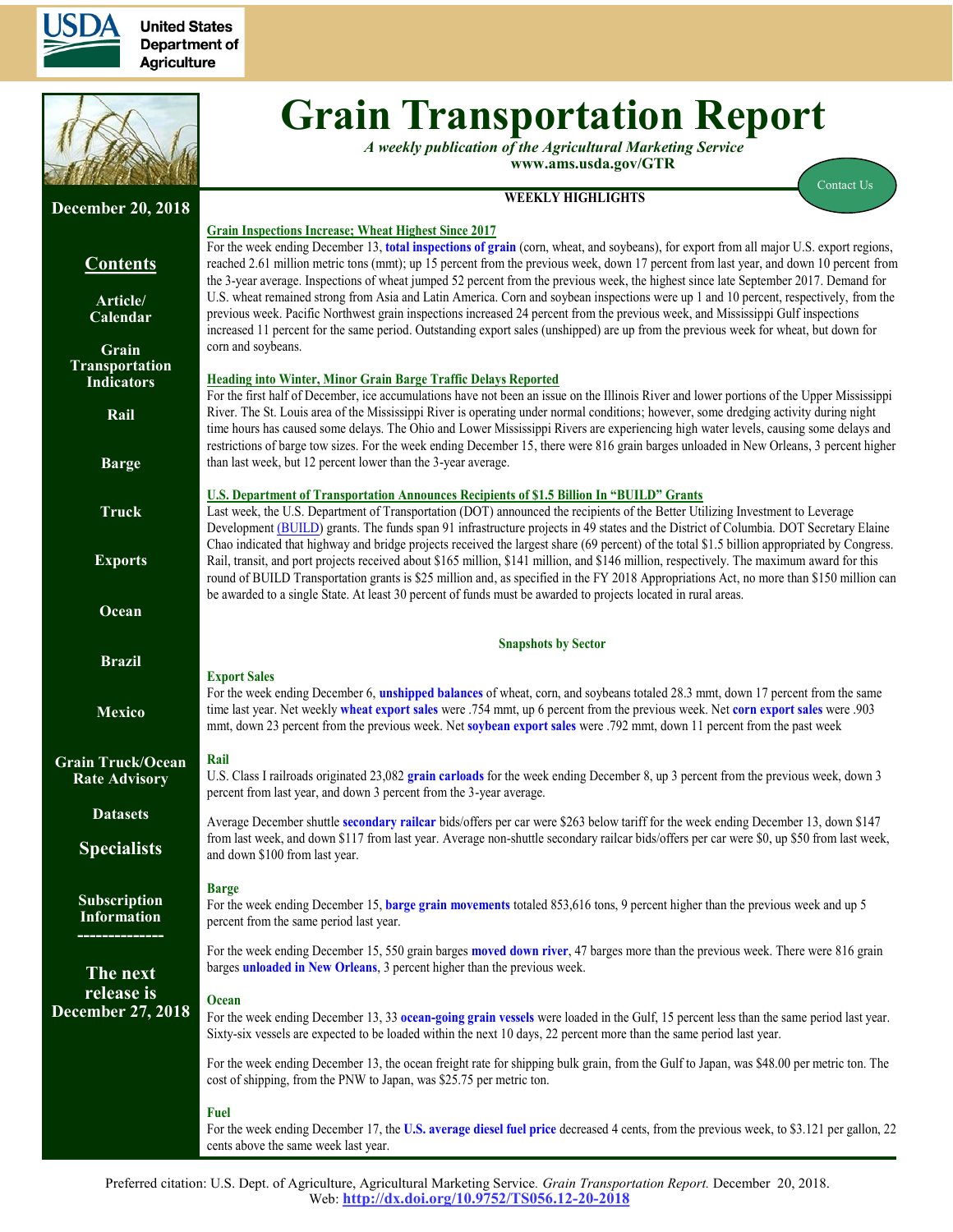## **Feature Article/Calendar**

### **Precision Scheduled Railroading, Operating Ratios, and Grain Service Metrics**

<span id="page-1-0"></span>In September, Union Pacific Railroad (UP) announced its plans to move toward a precision scheduled railroading (PSR) operating model, with rollout beginning October 1, 2018. Norfolk Southern (NS) also recently announced it would implement a version of PSR. The operational changes by these two railroads follow a similar transition at CSX in 2017. Railroads say PSR is an approach to operations that focuses on efficiency and cutting costs through greater asset utilization. PSR reflects a broader trend in the railroad industry to reduce operating ratios (operating costs/revenue). <sup>1</sup> Opponents of PSR believe it results in decreased service, in the form of arbitrary reductions in delivery and pulling of trains from facilities, as a result of major reductions in locomotives, crews, and customer service personnel. Proponents of PSR believe it can deliver both greater efficiency and service to rail customers.

Critics of PSR and operating ratio cuts argue railroads have been too exclusively focused on cutting costs and raising rates (in part, through higher accessorial fees), and have not been focused enough on providing quality service. Shippers maintain that cutting operating ratios frequently means sacrificing service and shipper-interests for shortterm investor interests. Shippers express concern that focusing too heavily on cutting ostensibly under-used assets leaves railroads, and the service they offer shippers, vulnerable to surges in rail demand resulting from unexpected market changes; setting up a "do less with less" situation over the longer term.<sup>2</sup>

In contrast, supporters of precision railroading and operating ratio cuts argue it enables them to do "more with less." For example, part of precision railroading involves a focus on running fewer, but longer, general-purpose trains. Railroads argue doing so reduces congestion, requires less labor and fewer locomotives, and reduces car dwell time. Critics say longer trains are less safe. Supporters believe PSR and lower operating ratios mean providing both a better return on investment for shareholders, as well as better service for shippers.

This article looks at the Surface Transportation Board's (STB) rail service metrics to assess grain rail service performance in 2018, as well as how CSX service has been affected by its transition to PSR. The article first analyzes CSX service during and after the PSR transition period, and then looks at rail service in 2018 across all Class I railroads.

#### **The CSX Transition to Precision Scheduled Railroading**



The late E. Hunter Harrison joined CSX in March of 2017 and immediately announced plans to implement PSR. Harrison had previously implemented the model at the Illinois Central, Canadian National (CN) and Canadian Pacific (CP). Service metrics started in 2017, at relatively normal levels, but around March, grain train speeds began declining while terminal dwell times began rising. In June, origin dwell times began rising. By August, all three metrics had reached their respective lowest/highest points in 2017, well below/above the same point in previous years. During this time, multiple shipper groups complained to STB about CSX service, including a letter from Secretary of Agriculture Sonny Perdue that emphasized the costs of poor rail service to agricultural shippers.<sup>3</sup> Figures 1-3 support shipper's concerns about PSR by showing the decline in CSX's grain train speeds, increase in terminal

<sup>2</sup> See the National Grain and Feed Association [letter \(dated March 10, 2018\)](https://www.stb.gov/stb/docs/NonDocumentedPublic_Correspondence/2018/National_Grain_and_Feed_Association_Letter_to_Surface_Transportation_Board.pdf) to the STB on rail service issues.

 $\overline{a}$ <sup>1</sup> For example, UP cited a 55 percent operating ratio as an objective of its new PSR plan, and CSX targeted a 60 percent operating ratio by 2020 through continued implementation of PSR. In its third quarter 2018 earnings call, Norfolk Southern Railway indicated intentions to overhaul operations and said it will release details on PSR adoption in February 2019. In its most recent earnings call, Kansas City Southern Railway said it is open to implementing PSR principles, noting that UP is an important interchange partner.

<sup>&</sup>lt;sup>3</sup> See Secretary Perdue's [letter \(dated September 7, 2017\)](https://www.stb.gov/Filings/all.nsf/d6ef3e0bc7fe3c6085256fe1004f61cb/b195619a0cb8abfc8525819a003dac33/$FILE/244322.pdf) to the STB. STB's Ex Parte 742 contains testimony from other stakeholders on CSX rail service.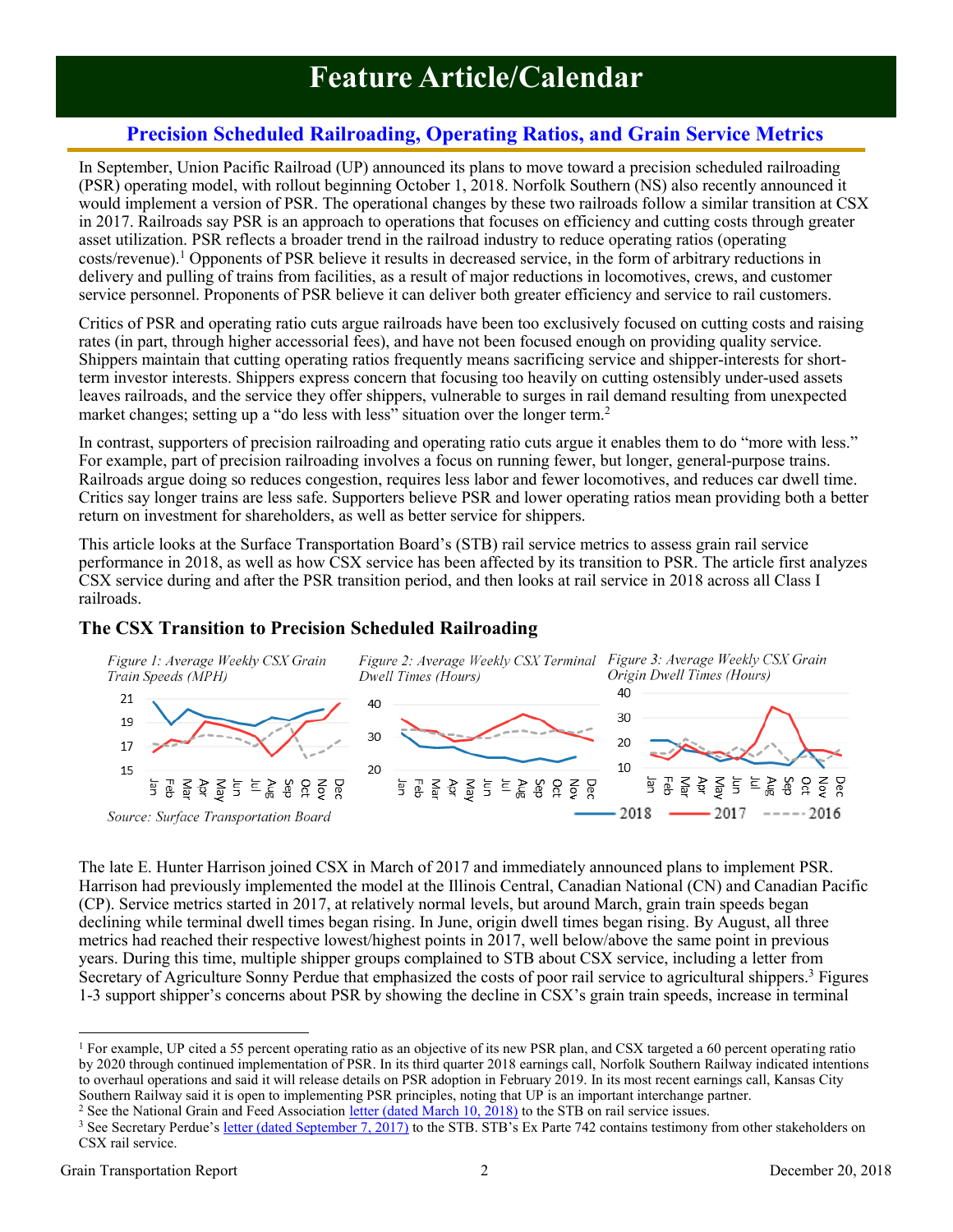dwell times, and increase in grain origin dwell times, respectively. The red line in each figure shows performance during 2017 compared to 2016 in the grey, dashed line.

CSX's performance in 2018, however, shows significant improvement. The bright blue lines in Figures 1-3 show that after the rough transition period, lasting through October of 2017, CSX's performance has since improved significantly. Throughout 2018, CSX's train speeds and terminal dwell times have consistently been better than previous years. Origin dwell times took the longest to decline after the transition but have been below average since March. CSX's January to October total grain carloads were up 8 percent from 2017, but down 4 percent from 2016.

#### **Grain Rail Service in 2018**

Figure 4: Change in Train Speeds (from 2015) Figure 5: Change in Terminal Dwell (from 2015) Figure 6: Change in Origin Dwell (from 2015)



Until recent weeks, rail service for grain throughout 2018 has been below average compared to recent years across all Class I railroads.

Figures 4-6 show grain train speeds, terminal dwell times, and grain origin dwell times for each railroad. Each line shows the percentage change from 2015 for that railroad. In 2018, average train speeds have been low and dwell times have been high. CSX, represented by the red line in each of the charts, stands out with generally better metrics in contrast to the other railroads' performance in 2018.

Railroads have cited labor shortages as an important factor behind 2018 service issues. At the same time, total rail traffic has been high. Poor performance in 2018 supports shipper concerns that years of operating ratio cuts may have reduced the railroads' ability to respond to unexpected changes in the demand for rail service and the overall economy, including growth in total traffic.

#### **Conclusions**

While critics and supporters of PSR and operating ratio cuts disagree on the respective merits, the data are nuanced. On one hand, Figures 4-6 illustrate the concerns shippers have been raising over service and Wall Street-led efforts to cut operating ratios. These concerns are likely to persist if the economy stays strong and the demand for rail traffic remains high. On the other hand, CSX performance data demonstrate not all efforts to cut operating ratios always result in poorer service.

According to its metrics, CSX's service appears to have improved (on average) since implementing PSR. However, there are important limitations to these metrics. First, the data only reflect averages and, therefore, are not reflective of outlier situations. Second, finer-grain service details are also lost in these aggregates, which can hide local problems. For instance, during the CSX transition, shippers complained CSX began only offering service at limited, specified intervals. Such changes represent worse service for those shippers but might show up as faster speeds and reduced dwell times overall. Finally, CSX grain carloads are above 2017 but below 2016 levels, adding ambiguity to whether CSX is, in fact, doing more with less.

While some railroads believe PSR can help them deliver better service and lower operating ratios, many shippers believe lower operating ratios do not always imply railroad efficiency or better customer service. Moreover, shipper testimony during the CSX transition revealed the need for railroads who are planning significant operational changes to communicate with shippers long before changes happen. An open communication channel allows shippers to express their concerns and resolve issues.

*jesse.gastelle@usda.gov*, *adam.sparger@usda.gov*, *petera.caffarelli@usda.gov*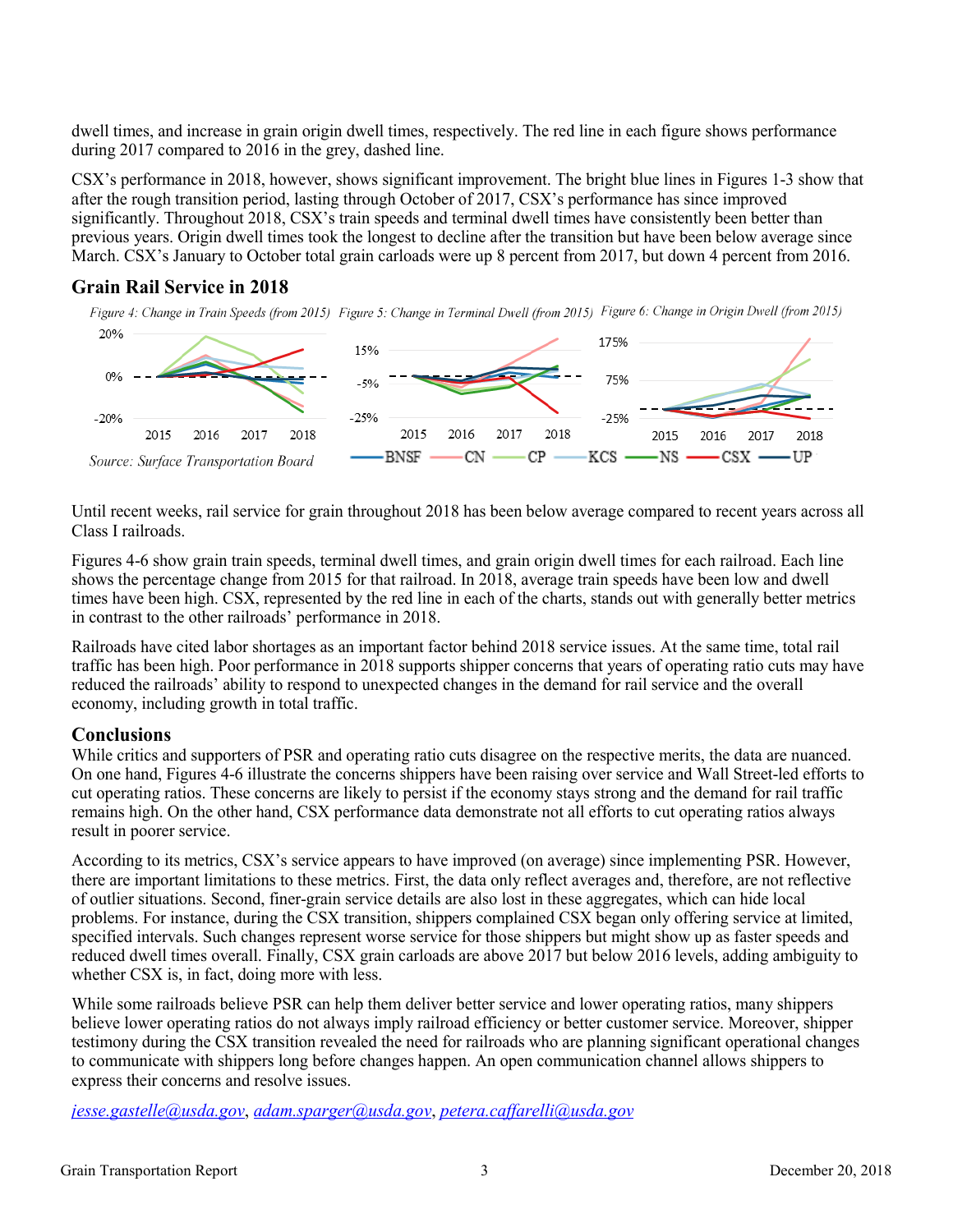#### <span id="page-3-0"></span>Table 1

#### **Grain Transport Cost Indicators <sup>1</sup>**

|                     | <b>Truck</b> | Rail              |                | <b>Barge</b> |      | Ocean   |
|---------------------|--------------|-------------------|----------------|--------------|------|---------|
| For the week ending |              | <b>Unit Train</b> | <b>Shuttle</b> |              | Gulf | Pacific |
| 12/19/18            | 209          | 297               | 232            | 250          | 215  | 183     |
| 12/12/18            | 212          | 276               | 216            | 229          | 215  | 184     |

<sup>1</sup>Indicator: Base year 2000 = 100; Weekly updates include truck = diesel (\$/gallon); rail = near-month secondary rail market bid and

Source: Transportation & Marketing Program/AMS/USDA monthly tariff rate with fuel surcharge (\$/car); barge = Illinois River barge rate (index = percent of tariff rate); and ocean = routes to Japan (\$/metric ton)

 $n/a$  = not availabe

| ۰. |  |  |
|----|--|--|
|    |  |  |

| Market Update: U.S. Origins to Export Position Price Spreads (\$/bushel)                                                                                                                                                         |                     |            |           |  |  |  |  |  |  |
|----------------------------------------------------------------------------------------------------------------------------------------------------------------------------------------------------------------------------------|---------------------|------------|-----------|--|--|--|--|--|--|
| <b>Commodity</b>                                                                                                                                                                                                                 | Origin--Destination | 12/14/2018 | 12/7/2018 |  |  |  |  |  |  |
| Corn                                                                                                                                                                                                                             | $IL$ -Gulf          | $-0.78$    | $-0.77$   |  |  |  |  |  |  |
| Corn                                                                                                                                                                                                                             | $NE-Gulf$           | $-0.89$    | $-0.90$   |  |  |  |  |  |  |
| Soybean                                                                                                                                                                                                                          | $IA$ --Gulf         | $-1.07$    | $-1.06$   |  |  |  |  |  |  |
| <b>HRW</b>                                                                                                                                                                                                                       | $KS$ -Gulf          | $-1.60$    | $-1.70$   |  |  |  |  |  |  |
| <b>HRS</b>                                                                                                                                                                                                                       | ND--Portland        | $-1.78$    | $-1.84$   |  |  |  |  |  |  |
| $\mathbf{M}$ , and the set of the set of the set of the set of the set of the set of the set of the set of the set of the set of the set of the set of the set of the set of the set of the set of the set of the set of the set |                     |            |           |  |  |  |  |  |  |

Note:  $na = no$  quote:  $n/a = not$  available

Source: Transportation & Marketing Program/AMS/USDA

The **grain bid summary** illustrates the market relationships for commodities. Positive and negative adjustments in differential between terminal and futures markets, and the relationship to inland market points, are indicators of changes in fundamental market supply and demand. The map may be used to monitor market and time differentials.

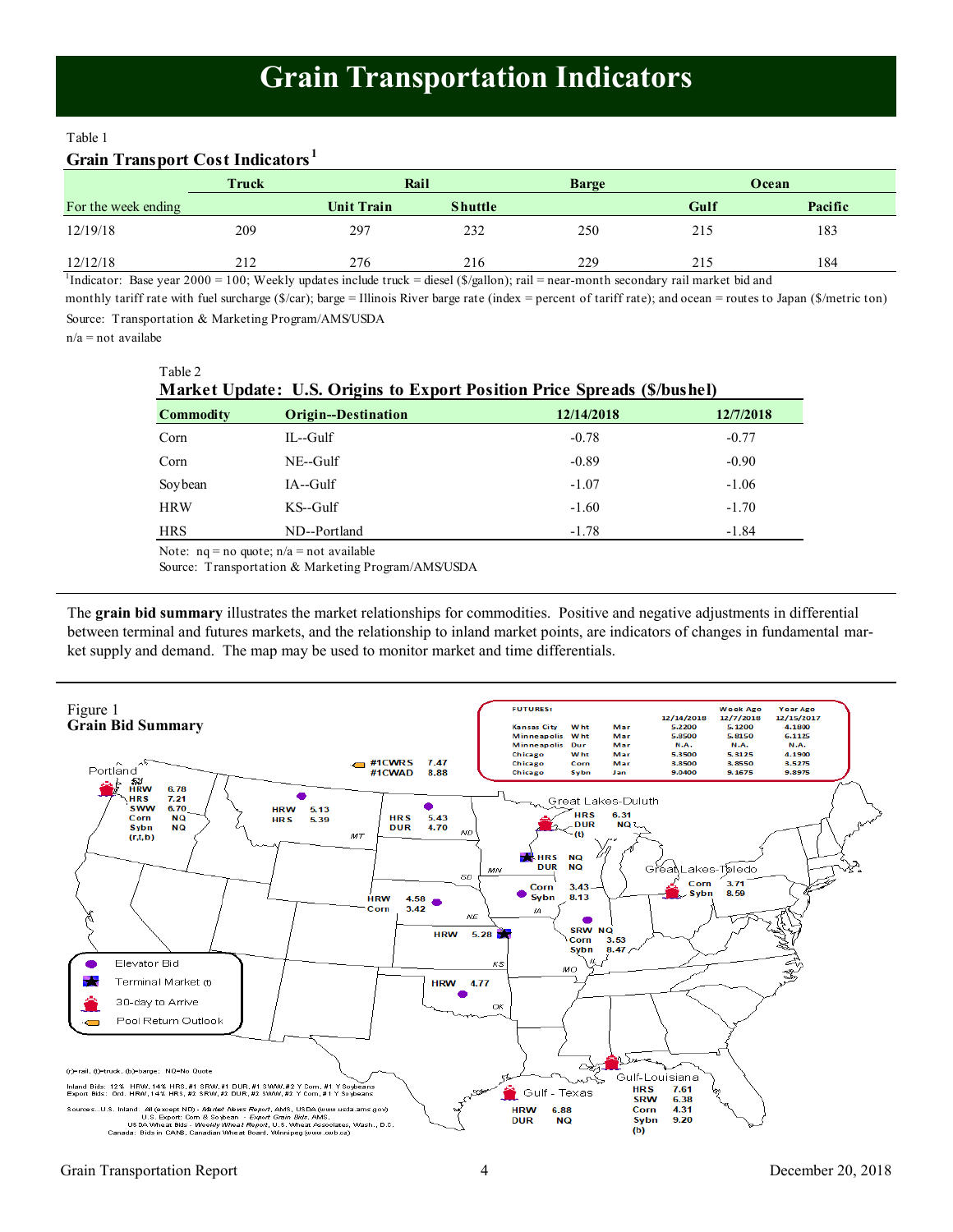#### <span id="page-4-0"></span>Table 3 **Rail Deliveries to Port (carloads)<sup>1</sup>**

|                                               | <b>Mississippi</b> |                   | Pacific          | Atlantic &       |              |                  | <b>Cross-Border</b> |
|-----------------------------------------------|--------------------|-------------------|------------------|------------------|--------------|------------------|---------------------|
| <b>For the Week Ending</b>                    | Gulf               | <b>Texas Gulf</b> | <b>Northwest</b> | <b>East Gulf</b> | <b>Total</b> | Week ending      | Mexico <sup>3</sup> |
| $12/12/2018^p$                                |                    | 702               | 6.005            | 339              | 7.047        | 12/8/2018        | 2,842               |
| $12/05/2018$ <sup>r</sup>                     | 220                | 369               | 4,225            | 320              | 5,134        | 12/1/2018        | 2,931               |
| $2018$ YTD <sup>r</sup>                       | 21.816             | 44,785            | 300,744          | 20,669           | 388,014      | 2018 YTD         | 124.404             |
| $2017$ YTD <sup>r</sup>                       | 28,054             | 74.491            | 276,965          | 21,310           | 400,820      | 2017 YTD         | 115.224             |
| 2018 YTD as % of 2017 YTD                     | 78                 | 60                | 109              | 97               | 97           | % change YTD     | 108                 |
| Last 4 weeks as % of $2017^2$                 | 54                 | 44                | 78               | 108              | 74           | Last 4wks % 2017 | 147                 |
| Last 4 weeks as % of 4-year avg. <sup>2</sup> | 20                 | 29                | 77               | 48               | 62           | Last 4wks % 4 yr | 155                 |
| Total 2017                                    | 28,796             | 76,545            | 289,178          | 21,999           | 416,518      | Total 2017       | 119,661             |
| Total 2016                                    | 36,925             | 88,035            | 299,604          | 29,007           | 453,571      | Total 2016       | 92,982              |

<sup>1</sup> Data is incomplete as it is voluntarily provided

 $2$  Compared with same 4-weeks in 2017 and prior 4-year average.

<sup>3</sup> Cross-border weekly data is approximately 15 percent below the Association of American Railroads' reported weekly carloads received by Mexican railroads to reflect switching between KCSM and Grupo Mexico.

**YTD = year-to-date; p = preliminary data; r = revised data; n/a = not available**

Source: Transportation & Marketing Programs/AMS/USDA

Railroads originate approximately 24 percent of U.S. grain shipments. Trends in these loadings are indicative of market conditions and expectations.



Source: Transportation & Marketing Programs/AMS/USDA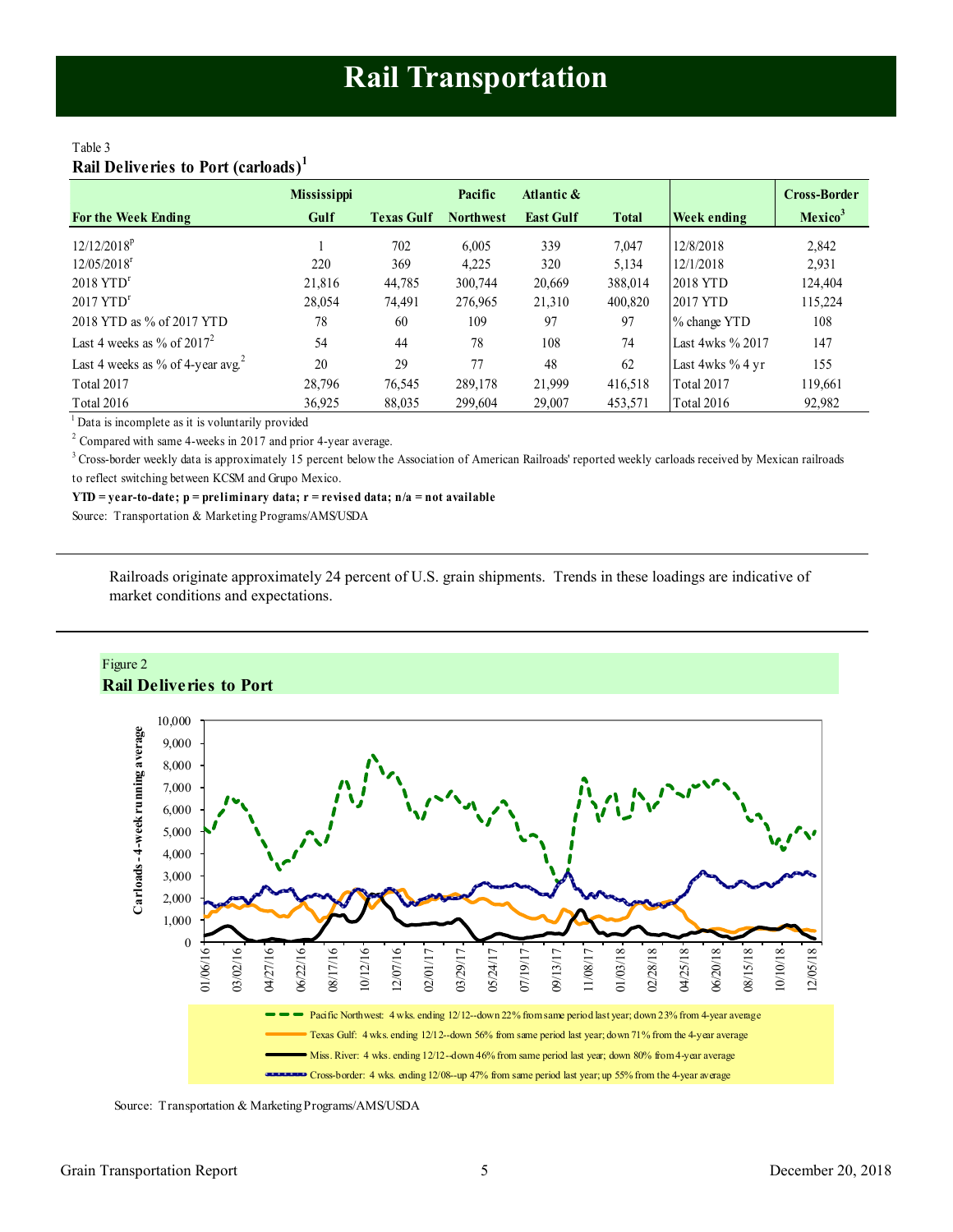#### Table 4 **Class I Rail Carrier Grain Car Bulletin (grain carloads originated)**

<span id="page-5-0"></span>

| Table 4                                                             |             |           |             |            |         |                   |         |          |  |  |
|---------------------------------------------------------------------|-------------|-----------|-------------|------------|---------|-------------------|---------|----------|--|--|
| Class I Rail Carrier Grain Car Bulletin (grain carloads originated) |             |           |             |            |         |                   |         |          |  |  |
| For the week ending:                                                |             | East      |             | West       |         |                   | Canada  |          |  |  |
| 12/8/2018                                                           | <b>CSXT</b> | <b>NS</b> | <b>BNSF</b> | <b>KCS</b> | UP      | <b>U.S. total</b> | CN      | $\bf CP$ |  |  |
| This week                                                           | 1,510       | 2,683     | 13,504      | 1,032      | 4,353   | 23,082            | 4,065   | 4,614    |  |  |
| This week last year                                                 | 1,842       | 2,809     | 12,993      | 1,070      | 5,006   | 23,720            | 3,675   | 5,850    |  |  |
| 2018 YTD                                                            | 94,379      | 124,907   | 600,375     | 45,800     | 253,493 | 1,118,954         | 199,789 | 230,973  |  |  |
| 2017 YTD                                                            | 84,288      | 135,823   | 546,363     | 47,838     | 274,939 | 1,089,251         | 187,961 | 231,800  |  |  |
| 2018 YTD as % of 2017 YTD                                           | 112         | 92        | 110         | 96         | 92      | 103               | 106     | 100      |  |  |
| Last 4 weeks as % of $2017*$                                        | 90          | 95        | 102         | 97         | 98      | 99                | 119     | 95       |  |  |
| Last 4 weeks as % of 3-yr avg.**                                    | 95          | 89        | 103         | 106        | 91      | 98                | 108     | 97       |  |  |
| Total 2017                                                          | 89,465      | 142,733   | 578,964     | 50,223     | 289,574 | 1,150,959         | 198,428 | 244,766  |  |  |

\*The past 4 weeks of this year as a percent of the same 4 weeks last year.

\*\*The past 4 weeks as a percent of the same period from the prior 3-year average. YTD = year-to-date.

Source: Association of American Railroads (www.aar.org)



Table 5

#### **Railcar Auction Offerings <sup>1</sup>(\$/car)<sup>2</sup>**

|                 | Rançal Auçubil Onclings                                                                                                                                                                                                                                                            | 19/CaI               |                      |                  |               |              |               |            |            |  |  |
|-----------------|------------------------------------------------------------------------------------------------------------------------------------------------------------------------------------------------------------------------------------------------------------------------------------|----------------------|----------------------|------------------|---------------|--------------|---------------|------------|------------|--|--|
|                 | For the week ending:                                                                                                                                                                                                                                                               | Delivery period      |                      |                  |               |              |               |            |            |  |  |
|                 | 12/13/2018                                                                                                                                                                                                                                                                         | $Dec-18$             | $Dec-17$             | $Jan-19$         | $Jan-18$      | $Feb-19$     | $Feb-18$      | $Mar-19$   | $Mar-18$   |  |  |
| $BNSF^3$        | <b>COT</b> grain units<br>$COT$ grain single-car <sup>5</sup>                                                                                                                                                                                                                      | 620<br>no offer      | no bids<br>$\theta$  | $-60$<br>103     | $\theta$      | 6<br>61      | no bids<br>0  | 6<br>11    | no bids    |  |  |
| UP <sup>4</sup> | <b>GCAS/Region 1</b><br><b>GCAS/Region 2</b>                                                                                                                                                                                                                                       | no offer<br>no offer | no offer<br>no offer | no bid<br>no bid | no bids<br>10 | no bid<br>10 | no bids<br>10 | n/a<br>n/a | n/a<br>n/a |  |  |
|                 | $\lambda$ Auction offerings are for single-car and unit train shipments only.<br><sup>2</sup> Average premium/discount to tariff, last auction<br>$3BNSF - COT =$ Certificate of Transportation; north grain and south grain bids were combined effective the week ending 6/24/06. |                      |                      |                  |               |              |               |            |            |  |  |
|                 | <sup>4</sup> $\text{ID}$ $\text{GCAS} = \text{Cmin} \text{Cov}$ Allocation System                                                                                                                                                                                                  |                      |                      |                  |               |              |               |            |            |  |  |

<sup>2</sup> Average premium/discount to tariff, last auction<br><sup>3</sup> BNSF - COT = Certificate of Transportation; north grain and south<br><sup>4</sup> UP - GCAS = Grain Car Allocation System<br>Region 1 includes: AR, IL, LA, MO, NM, OK, TX, WI, and Average premium/discount to tariff, last auction<br><sup>3</sup>BNSF - COT = Certificate of Transportation; north grain and south<br><sup>4</sup>UP - GCAS = Grain Car Allocation System<br>Region 1 includes : AR, IL, LA, MO, NM, OK, TX, WI, and Dulut

<sup>3</sup>BNSF - COT = Certificate of Transportation; north grain and south grain bids wer<br><sup>4</sup>UP - GCAS = Grain Car Allocation System<br>Region 1 includes : AR, IL, LA, MO, NM, OK, TX, WI, and Duluth, MN.<br>Region 2 includes : CO, IA, Region 1 includes: AR, IL, LA, MO, NM, OK, TX, WI, and Dulut<br>Region 2 includes: CO, IA, KS, MN, NE, WY, and Kansas City<br><sup>5</sup>Range is shown because average is not available. Not avail<br>Source: Transportation & Marketing Progr

<sup>4</sup>UP - GCAS = Grain Car Allocation System<br>Region 1 includes : AR, IL, LA, MO, NM, OK, TX, WI, and Duluth, MN.<br>Region 2 includes : CO, IA, KS, MN, NE, WY, and Kansas City and St. Jo<br><sup>5</sup>Range is shown because average is not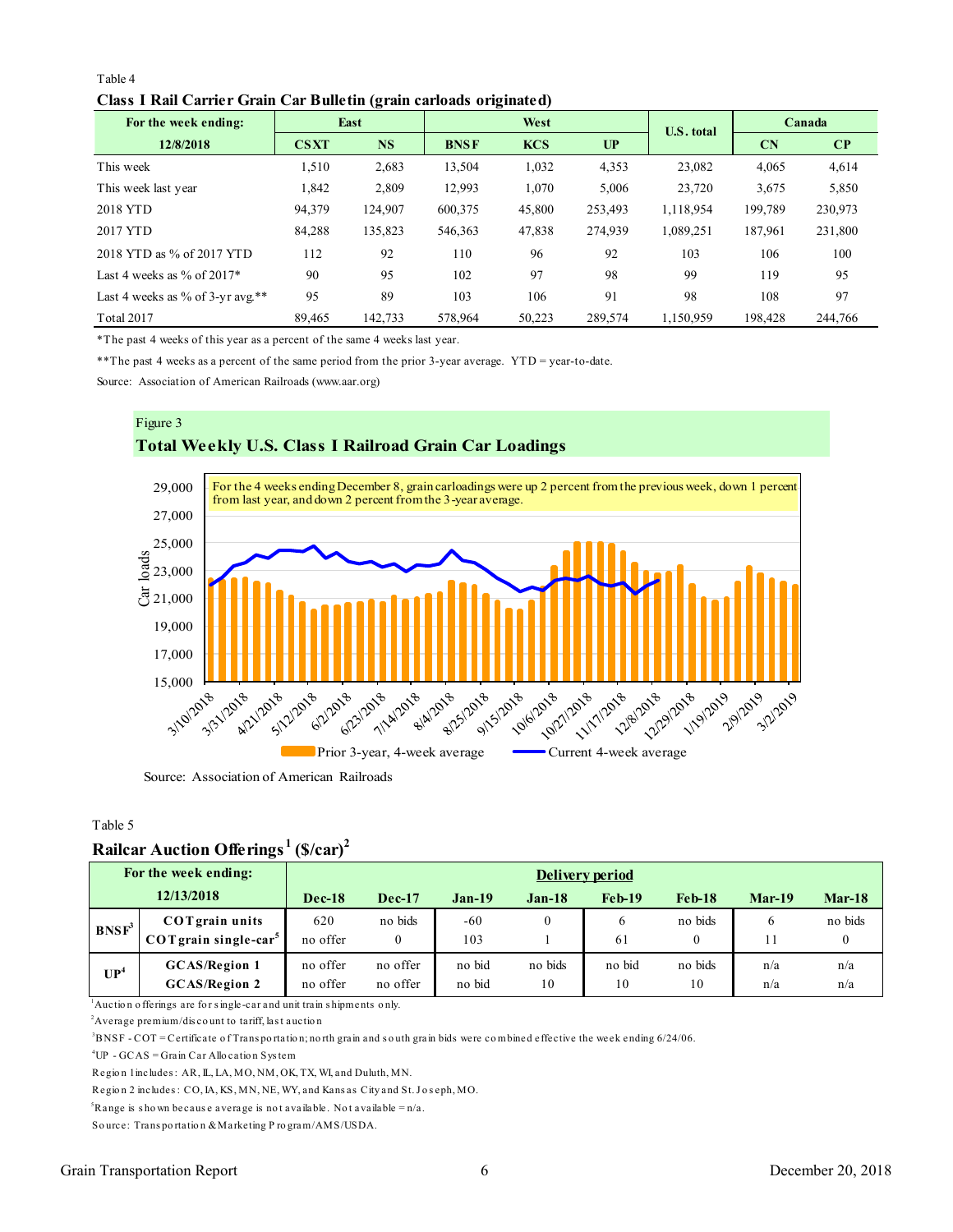<span id="page-6-0"></span>The **secondary rail market** information reflects trade values for service that was originally purchased from the railroad carrier as some form of guaranteed freight. The **auction and secondary rail** values are indicators of rail service quality and demand/ supply.





Non-shuttle bids include unit-train and single-car bids.  $n/a = not available$ . Source: Transportation & Marketing Program/AMS/USDA

Figure 4



#### Figure 5 **Bids/Offers for Railcars to be Delivered in January 2019, Secondary Market**

Non-shuttle bids include unit-train and single-car bids. n/a = not available. Source: Transportation & Marketing Program/AMS/USDA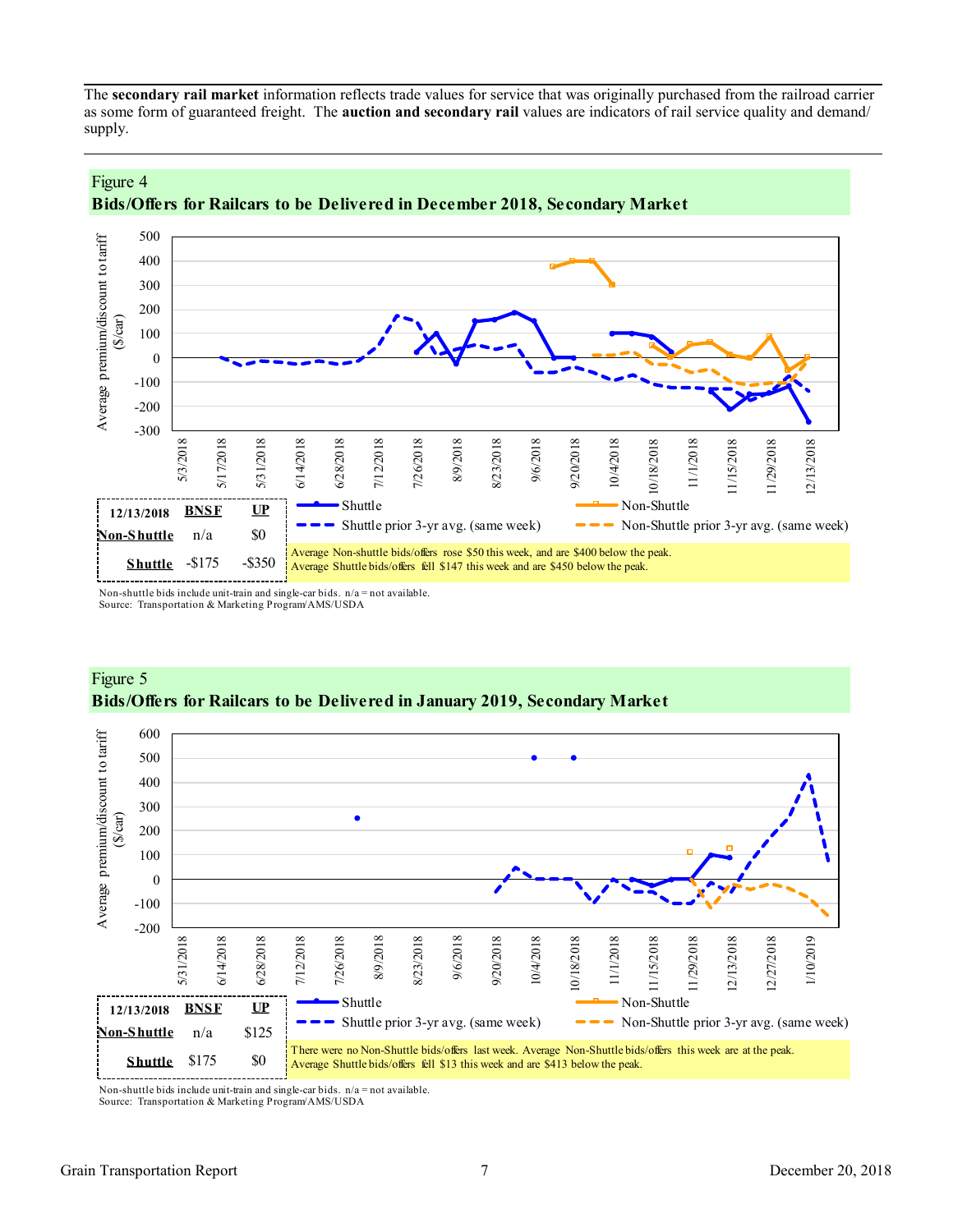



Non-shuttle bids include unit-train and single-car bids.  $n/a = not available$ . Source: Transportation & Marketing Program/AMS/USDA

#### Table 6

#### **Weekly Secondary Railcar Market (\$/car)<sup>1</sup>**

|             | For the week ending:                                                        |               |          |        | Delivery period |        |               |
|-------------|-----------------------------------------------------------------------------|---------------|----------|--------|-----------------|--------|---------------|
|             | 12/13/2018                                                                  | <b>Dec-18</b> | $Jan-19$ | Feb-19 | $Mar-19$        | Apr-19 | <b>May-19</b> |
|             | <b>BNSF-GF</b>                                                              | n/a           | n/a      | n/a    | n/a             | n/a    | n/a           |
|             | Change from last week                                                       | n/a           | n/a      | n/a    | n/a             | n/a    | n/a           |
| Non-shuttle | Change from same week 2017                                                  | n/a           | n/a      | n/a    | n/a             | n/a    | n/a           |
|             | <b>UP-Pool</b>                                                              | $\mathbf{0}$  | 125      | n/a    | n/a             | n/a    | n/a           |
|             | Change from last week                                                       | $\Omega$      | n/a      | n/a    | n/a             | n/a    | n/a           |
|             | Change from same week 2017                                                  | (100)         | 100      | n/a    | n/a             | n/a    | n/a           |
|             | <b>BNSF-GF</b>                                                              | (175)         | 175      | n/a    | n/a             | n/a    | n/a           |
|             | Change from last week                                                       | (150)         | (25)     | n/a    | n/a             | n/a    | n/a           |
|             | Change from same week 2017                                                  | (58)          | 150      | n/a    | n/a             | n/a    | n/a           |
| Shuttle     | <b>UP-Pool</b>                                                              | (350)         | $\bf{0}$ | n/a    | n/a             | n/a    | n/a           |
|             | Change from last week                                                       | (144)         | $\theta$ | n/a    | n/a             | n/a    | n/a           |
|             | Change from same week 2017                                                  | (175)         | 200      | n/a    | n/a             | n/a    | n/a           |
|             | <sup>1</sup> Average premium/discount to tariff, \$/car-last week           |               |          |        |                 |        |               |
|             | Note: Bids listed are market INDICATORS only & are NOT guaranteed prices,   |               |          |        |                 |        |               |
|             | $n/a$ = not available; GF = guaranteed freight; P o o l = guaranteed po o l |               |          |        |                 |        |               |
|             | Sources: Transportation and Marketing Program/AMS/USDA                      |               |          |        |                 |        |               |
|             | Data from James B. Joiner Co., Tradewest Brokerage Co.                      |               |          |        |                 |        |               |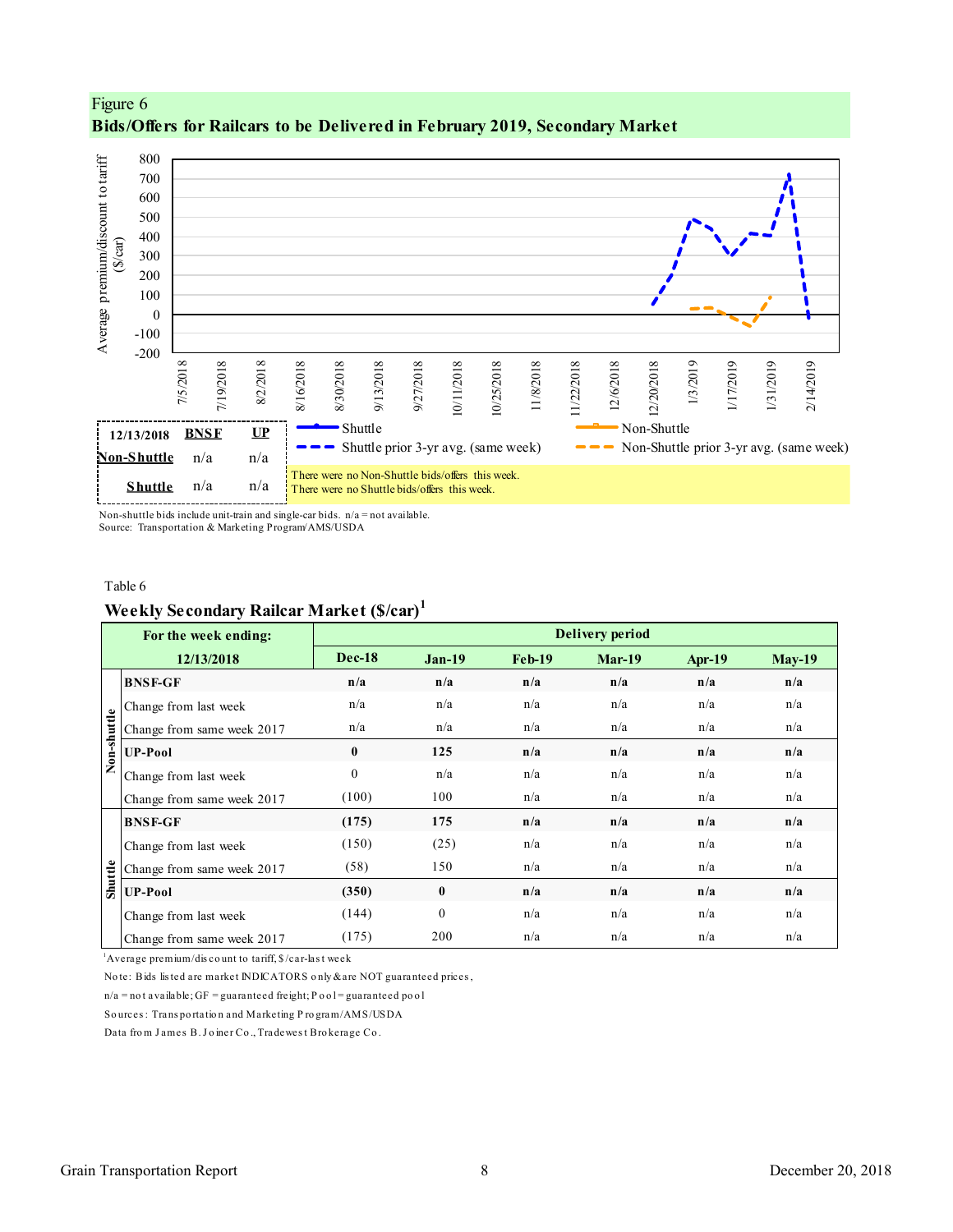The **tariff rail rate** is the base price of freight rail service, and together with **fuel surcharges** and any **auction and secondary rail** values constitute the full cost of shipping by rail. Typically, auction and secondary rail values are a small fraction of the full cost of shipping by rail relative to the tariff rate. High auction and secondary rail values, during times of high rail demand or short supply, can exceed the cost of the tariff rate plus fuel surcharge.

#### Table 7

#### **Tariff Rail Rates for Unit and Shuttle Train Shipments <sup>1</sup>**

|                      |                            |                                        |          | Fuel      |                            |                     | Percent        |
|----------------------|----------------------------|----------------------------------------|----------|-----------|----------------------------|---------------------|----------------|
|                      |                            |                                        | Tariff   | surcharge | Tariff plus surcharge per: |                     | change         |
| December, 2018       | Origin region <sup>3</sup> | <b>Destination region</b> <sup>3</sup> | rate/car | per car   | metric ton                 | bushel <sup>2</sup> | $Y/Y^4$        |
| Unit train           |                            |                                        |          |           |                            |                     |                |
| Wheat                | Wichita, KS                | St. Louis, MO                          | \$3,983  | \$132     | \$40.86                    | \$1.11              | 4              |
|                      | Grand Forks, ND            | Duluth-Superior, MN                    | \$4,268  | \$0       | \$42.38                    | \$1.15              | 3              |
|                      | Wichita, KS                | Los Angeles, CA                        | \$7,175  | \$0       | \$71.25                    | \$1.94              | 2              |
|                      | Wichita, KS                | New Orleans, LA                        | \$4,540  | \$231     | \$47.38                    | \$1.29              | $\overline{c}$ |
|                      | Sioux Falls, SD            | Galveston-Houston, TX                  | \$6,911  | \$0       | \$68.63                    | \$1.87              | $\overline{c}$ |
|                      | Northwest KS               | Galveston-Houston, TX                  | \$4,816  | \$254     | \$50.34                    | \$1.37              | $\overline{c}$ |
|                      | Amarillo, TX               | Los Angeles, CA                        | \$5,121  | \$353     | \$54.36                    | \$1.48              | 5              |
| Corn                 | Champaign-Urbana, IL       | New Orleans, LA                        | \$4,000  | \$262     | \$42.32                    | \$1.07              | 5              |
|                      | Toledo, OH                 | Raleigh, NC                            | \$6,581  | \$0       | \$65.35                    | \$1.66              | 4              |
|                      | Des Moines, IA             | Davenport, IA                          | \$2,258  | \$55      | \$22.97                    | \$0.58              | $\mathbf{1}$   |
|                      | Indianapolis, IN           | Atlanta, GA                            | \$5,646  | \$0       | \$56.07                    | \$1.42              | 4              |
|                      | Indianapolis, IN           | Knoxville, TN                          | \$4,704  | \$0       | \$46.71                    | \$1.19              | 4              |
|                      | Des Moines, IA             | Little Rock, AR                        | \$3,609  | \$163     | \$37.46                    | \$0.95              | 2              |
|                      | Des Moines, IA             | Los Angeles, CA                        | \$5,327  | \$474     | \$57.61                    | \$1.46              | $\overline{4}$ |
| Soybeans             | Minneapolis, MN            | New Orleans, LA                        | \$4,131  | \$268     | \$43.68                    | \$1.19              | 17             |
|                      | Toledo, OH                 | Huntsville, AL                         | \$5,459  | \$0       | \$54.21                    | \$1.48              | 3              |
|                      | Indianapolis, IN           | Raleigh, NC                            | \$6,698  | \$0       | \$66.51                    | \$1.81              | $\overline{4}$ |
|                      | Indianapolis, IN           | Huntsville, AL                         | \$4,937  | \$0       | \$49.03                    | \$1.33              | $\overline{4}$ |
|                      | Champaign-Urbana, IL       | New Orleans, LA                        | \$4,745  | \$262     | \$49.72                    | \$1.35              | 2              |
| <b>Shuttle Train</b> |                            |                                        |          |           |                            |                     |                |
| Wheat                | Great Falls, MT            | Portland, OR                           | \$4,078  | \$0       | \$40.50                    | \$1.10              | 3              |
|                      | Wichita, KS                | Galveston-Houston, TX                  | \$4,296  | \$0       | \$42.66                    | \$1.16              | 3              |
|                      | Chicago, IL                | Albany, NY                             | \$5,896  | \$0       | \$58.55                    | \$1.59              | 4              |
|                      | Grand Forks, ND            | Portland, OR                           | \$5,736  | \$0       | \$56.96                    | \$1.55              | $\overline{c}$ |
|                      | Grand Forks, ND            | Galveston-Houston, TX                  | \$6,056  | \$0       | \$60.14                    | \$1.64              | $\overline{c}$ |
|                      | Northwest KS               | Portland, OR                           | \$5,912  | \$416     | \$62.84                    | \$1.71              | 5              |
| Corn                 | Minneapolis, MN            | Portland, OR                           | \$5,180  | \$0       | \$51.44                    | \$1.31              | 4              |
|                      | Sioux Falls, SD            | Tacoma, WA                             | \$5,140  | \$0       | \$51.04                    | \$1.30              | 4              |
|                      | Champaign-Urbana, IL       | New Orleans, LA                        | \$3,800  | \$262     | \$40.33                    | \$1.02              | 5              |
|                      | Lincoln, NE                | Galveston-Houston, TX                  | \$3,880  | \$0       | \$38.53                    | \$0.98              | 5              |
|                      | Des Moines, IA             | Amarillo, TX                           | \$4,060  | \$205     | \$42.35                    | \$1.08              | 5              |
|                      | Minneapolis, MN            | Tacoma, WA                             | \$5,180  | \$0       | \$51.44                    | \$1.31              | 4              |
|                      | Council Bluffs, IA         | Stockton, CA                           | \$5,000  | \$0       | \$49.65                    | \$1.26              | 4              |
| Soybeans             | Sioux Falls, SD            | Tacoma, WA                             | \$5,750  | \$0       | \$57.10                    | \$1.55              | 3              |
|                      | Minneapolis, MN            | Portland, OR                           | \$5,800  | \$0       | \$57.60                    | \$1.57              | 3              |
|                      | Fargo, ND                  | Tacoma, WA                             | \$5,650  | \$0       | \$56.11                    | \$1.53              | 3              |
|                      | Council Bluffs, IA         | New Orleans, LA                        | \$4,775  | \$302     | \$50.41                    | \$1.37              | 3              |
|                      | Toledo, OH                 | Huntsville, AL                         | \$4,634  | \$0       | \$46.02                    | \$1.25              | 6              |
|                      | Grand Island, NE           | Portland, OR                           | \$5,710  | \$426     | \$60.93                    | \$1.66              | 3              |

<sup>1</sup>A unit train refers to shipments of at least 25 cars. Shuttle train rates are generally available for qualified shipments of

75-120 cars that meet railroad efficiency requirements.

<sup>2</sup>Approximate load per car = 111 short tons (100.7 metric tons): corn 56 lbs./bu., wheat and soybeans 60 lbs./bu.

<sup>3</sup>Regional economic areas are defined by the Bureau of Economic Analysis (BEA)

<sup>4</sup>Percentage change year over year calculated using tariff rate plus fuel surcharge

Sources: www.bnsf.com, www.cn.ca, www.csx.com, www.up.com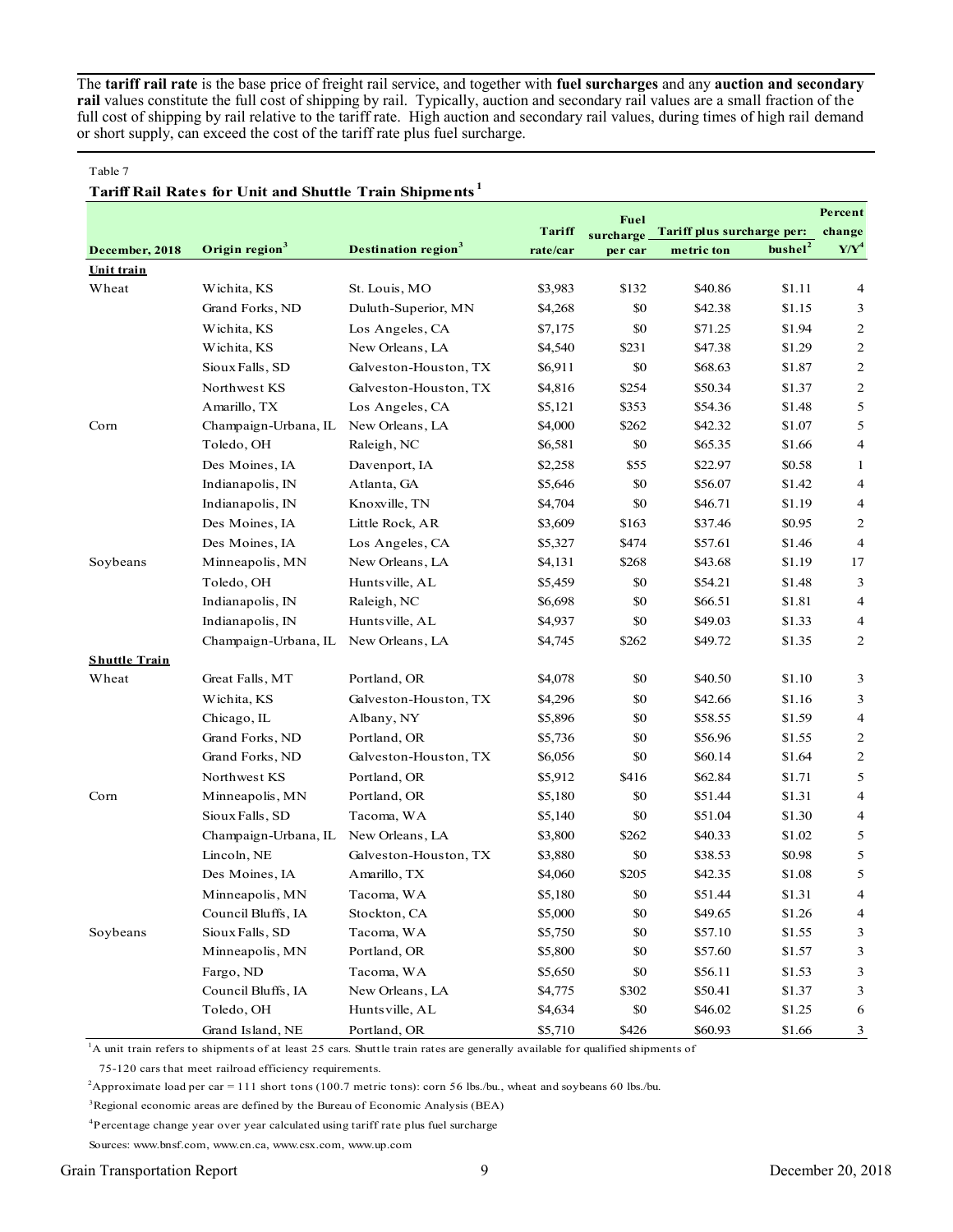|                  | Date: December, 2018 |                           |                       | Fuel           |                                      |                     | Percent             |
|------------------|----------------------|---------------------------|-----------------------|----------------|--------------------------------------|---------------------|---------------------|
|                  | Origin               |                           | <b>Tariff</b>         |                | surcharge Tariff plus surcharge per: |                     | change <sup>4</sup> |
| <b>Commodity</b> | state                | <b>Destination region</b> | rate/car <sup>1</sup> | $per \, car^2$ | metric ton <sup>3</sup>              | bushel <sup>3</sup> | ${\bf Y}/{\bf Y}$   |
| Wheat            | MT                   | Chihuahua, CI             | \$7,284               | \$0            | \$74.43                              | \$2.02              | $-2$                |
|                  | OK                   | Cuautitlan, EM            | \$6,743               | \$181          | \$70.75                              | \$1.92              | 3                   |
|                  | KS                   | Guadalajara, JA           | \$7,371               | \$441          | \$79.82                              | \$2.17              | 3                   |
|                  | TX                   | Salinas Victoria, NL      | \$4,329               | \$110          | \$45.36                              | \$1.23              | $\overline{2}$      |
| Corn             | <b>IA</b>            | Guadalajara, JA           | \$8,528               | \$407          | \$91.30                              | \$2.32              | 4                   |
|                  | SD                   | Celaya, GJ                | \$7,880               | \$0            | \$80.51                              | \$2.04              | 2                   |
|                  | <b>NE</b>            | Queretaro, QA             | \$8,207               | \$377          | \$87.70                              | \$2.23              | 4                   |
|                  | SD                   | Salinas Victoria, NL      | \$6,905               | \$0            | \$70.55                              | \$1.79              | $\overline{c}$      |
|                  | MO                   | Tlalnepantla, EM          | \$7,573               | \$367          | \$81.13                              | \$2.06              | 5                   |
|                  | <b>SD</b>            | Torreon, CU               | \$7,480               | \$0            | \$76.43                              | \$1.94              | $\overline{c}$      |
| Soybeans         | MO                   | Bojay (Tula), HG          | \$8,284               | \$377          | \$88.49                              | \$2.41              | 4                   |
|                  | NE                   | Guadalajara, JA           | \$8,842               | \$411          | \$94.54                              | \$2.57              | 3                   |
|                  | IA                   | El Castillo, JA           | \$9,110               | \$0            | \$93.08                              | \$2.53              | $\overline{c}$      |
|                  | KS                   | Torreon, CU               | \$7,714               | \$305          | \$81.93                              | \$2.23              | 5                   |
| Sorghum          | <b>NE</b>            | Celaya, GJ                | \$7,527               | \$377          | \$80.76                              | \$2.05              | 4                   |
|                  | KS                   | Queretaro, QA             | \$8,000               | \$226          | \$84.05                              | \$2.13              | 4                   |
|                  | <b>NE</b>            | Salinas Victoria, NL      | \$6,633               | \$182          | \$69.62                              | \$1.77              | 4                   |
|                  | <b>NE</b>            | Torreon, CU               | \$6,962               | \$292          | \$74.12                              | \$1.88              | 4                   |

#### Table 8 **Tariff Rail Rates for U.S. Bulk Grain Shipments to Mexico**

<sup>1</sup>Rates are based upon published tariff rates for high-capacity shuttle trains. Shuttle trains are available for qualified shipments of 75--110 cars that meet railroad efficiency requirements.

2 Fuel surcharge adjusted to reflect the change in Ferrocarril Mexicano, S.A. de C.V railroad fuel surcharge policy as of 10/01/2009

<sup>3</sup>Approximate load per car = 97.87 metric tons: Corn & Sorghum 56 lbs/bu, Wheat & Soybeans 60 lbs/bu

<sup>4</sup>Percentage change calculated using tariff rate plus fuel surchage

Sources: www.bnsf.com, www.uprr.com, www.kcsouthern.com

#### Figure 7

#### **Railroad Fuel Surcharges, North American Weighted Average <sup>1</sup>**



<sup>1</sup> Weighted by each Class I railroad's proportion of grain traffic for the prior year.

\* Beginning January 2009, the Canadian Pacific fuel surcharge is computed by a monthly average of the bi-weekly fuel surcharge.

\*\*CSX strike price changed from \$2.00/gal. to \$3.75/gal. starting January 1, 2015.

Sources: www.bnsf.com, www.cn.ca, www.cpr.ca, www.csx.com, www.kcsi.com, www.nscorp.com, www.uprr.com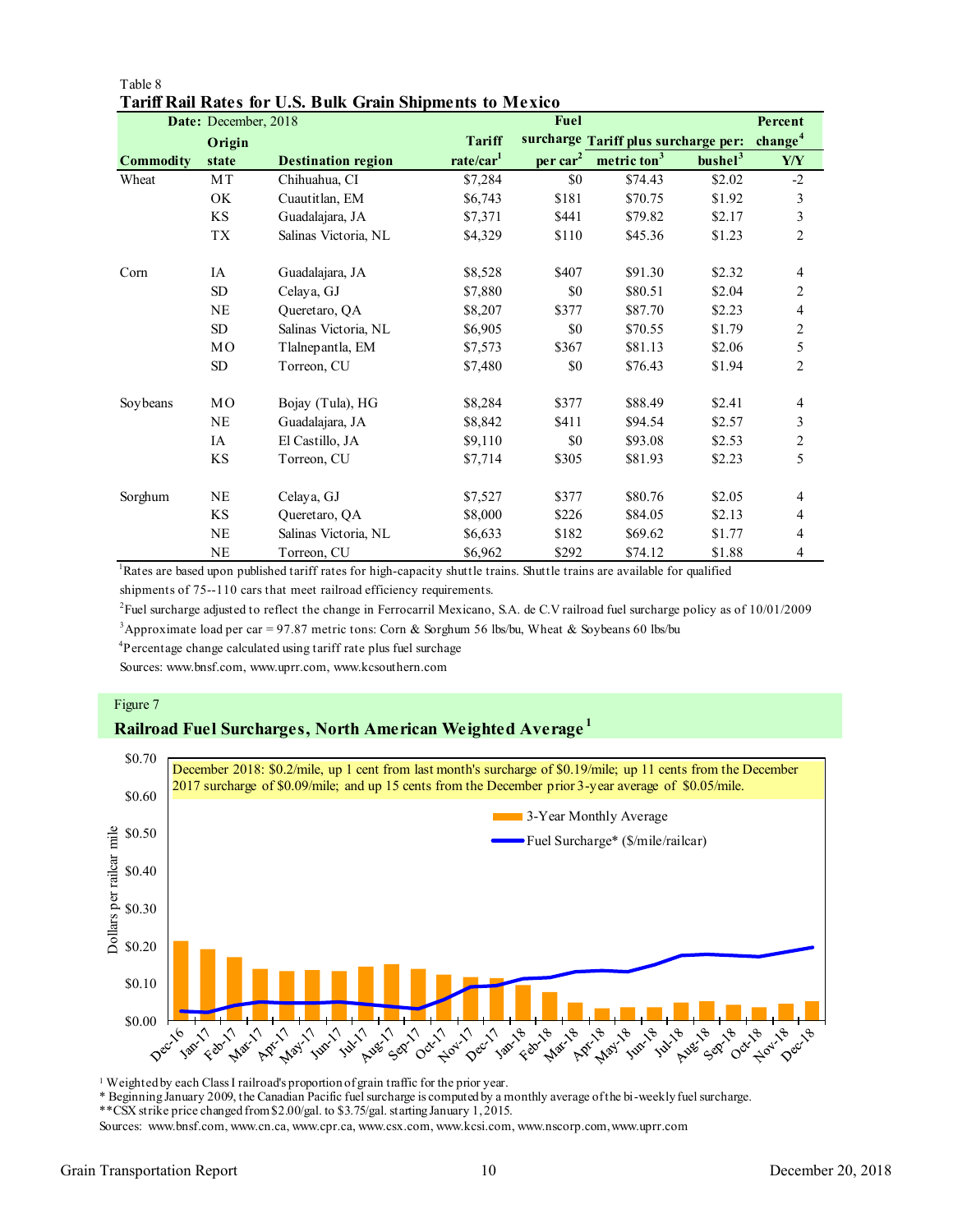## **Barge Transportation**

#### <span id="page-10-0"></span>Figure 8

#### **Illinois River Barge Freight Rate1,2**



<sup>1</sup>Rate = percent of 1976 tariff benchmark index (1976 = 100 percent); <sup>2</sup>4-week moving average of the 3-year average. Source: Transportation & Marketing Program/AMS/USDA

#### Table 9 **Weekly Barge Freight Rates: Southbound Only**

|                   |                                           | Twin<br><b>Cities</b> | Mid-<br><b>Mississippi</b> | Lower<br><b>Illinois</b><br><b>River</b> | <b>St. Louis</b> | Cincinnati | Lower<br>Ohio | Cairo-<br><b>Memphis</b> |
|-------------------|-------------------------------------------|-----------------------|----------------------------|------------------------------------------|------------------|------------|---------------|--------------------------|
|                   |                                           |                       |                            |                                          |                  |            |               |                          |
| Rate <sup>1</sup> | 12/18/2018                                |                       |                            | 450                                      | 300              | 400        | 400           | 270                      |
|                   | 12/11/2018                                |                       |                            | 413                                      | 340              | 300        | 300           | 280                      |
| S/ton             | 12/18/2018                                |                       |                            | 20.88                                    | 11.97            | 18.76      | 16.16         | 8.48                     |
|                   | 12/11/2018                                |                       | $\overline{\phantom{a}}$   | 19.16                                    | 13.57            | 14.07      | 12.12         | 8.79                     |
|                   | Current week % change from the same week: |                       |                            |                                          |                  |            |               |                          |
|                   | Last year                                 |                       |                            | 62                                       | 35               | 49         | 49            | 47                       |
|                   | $3$ -year avg. $2$                        |                       |                            | 65                                       | 55               | 67         | 70            | 58                       |
| Rate <sup>1</sup> | January                                   | ۰                     | $\overline{\phantom{a}}$   | 408                                      | 273              | 338        | 338           | 258                      |
|                   | March                                     |                       |                            | 388                                      | 268              | 300        | 300           | 245                      |

Source: Transportation & Marketing Programs/AMS/USDA <sup>1</sup>Rate = percent of 1976 tariff benchmark index (1976 = 100 percent); <sup>2</sup>4-week moving average; ton = 2,000 pounds; "-" n/a due to closure

#### **Figure 9 Benchmark tariff rates**

**Calculating barge rate per ton:** (Rate \* 1976 tariff benchmark rate per ton)/100

Select applicable index from market quotes included in tables on this page. The 1976 benchmark rates per ton are provided in map.

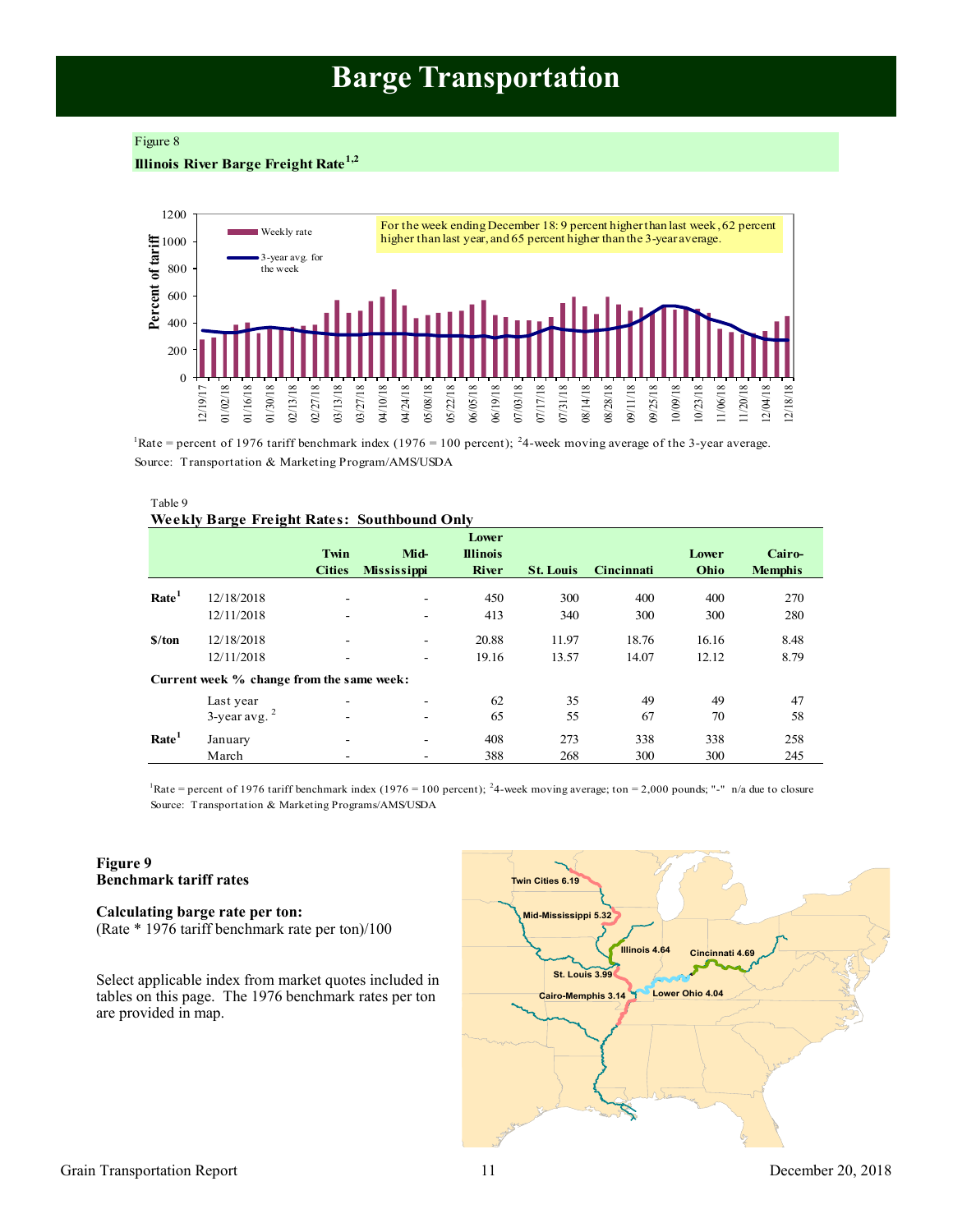#### <span id="page-11-0"></span>Figure 10 **Barge Movements on the Mississippi River<sup>1</sup> (Locks 27 - Granite City, IL)**



 $<sup>1</sup>$  The 3-year average is a 4-week moving average.</sup>

Source: U.S. Army Corps of Engineers

#### Table 10

#### **Barge Grain Movements (1,000 tons)**

| For the week ending $12/15/2018$ | Corn     | Wheat            | <b>Soybeans</b> | Other        | <b>Total</b>   |
|----------------------------------|----------|------------------|-----------------|--------------|----------------|
| Mississippi River                |          |                  |                 |              |                |
| Rock Island, IL (L15)            | $\theta$ | $\mathbf{0}$     | 2               | $\mathbf{0}$ | $\overline{c}$ |
| Winfield, MO (L25)               | 159      | 8                | 54              | 9            | 230            |
| Alton, IL $(L26)$                | 366      | 11               | 125             | 12           | 515            |
| Granite City, IL (L27)           | 374      | 14               | 136             | 14           | 539            |
| Illinois River (L8)              | 203      | $\boldsymbol{0}$ | 56              | $\mathbf{0}$ | 260            |
| Ohio River (OLMSTED)             | 118      | 15               | 130             | $\theta$     | 263            |
| <b>Arkansas River (L1)</b>       | $\theta$ | 8                | 43              | $\mathbf{0}$ | 52             |
| Weekly total - 2018              | 492      | 38               | 310             | 14           | 854            |
| Weekly total - 2017              | 404      | 16               | 380             | 10           | 810            |
| $2018$ YTD <sup>1</sup>          | 22,562   | 1,619            | 12,355          | 130          | 36,666         |
| 2017 YTD                         | 21,618   | 2,139            | 15,580          | 353          | 39,690         |
| 2018 as % of 2017 YTD            | 104      | 76               | 79              | 37           | 92             |
| Last 4 weeks as % of $2017^2$    | 104      | 202              | 77              | 54           | 92             |
| Total 2017                       | 22,242   | 2,210            | 16,123          | 360          | 40,936         |

<sup>1</sup> Weekly total, YTD (year-to-date) and calendar year total includes Miss/27, Ohio/52, and Ark/1; "Other" refers to oats, barley, sorghum, and rye.

 $2$  As a percent of same period in 2017.

Note: 1. Total may not add exactly, due to rounding.

2. Starting from 11/24/2018, weekly movement through Ohio 52 is replaced by Olmsted.

Source: U.S. Army Corps of Engineers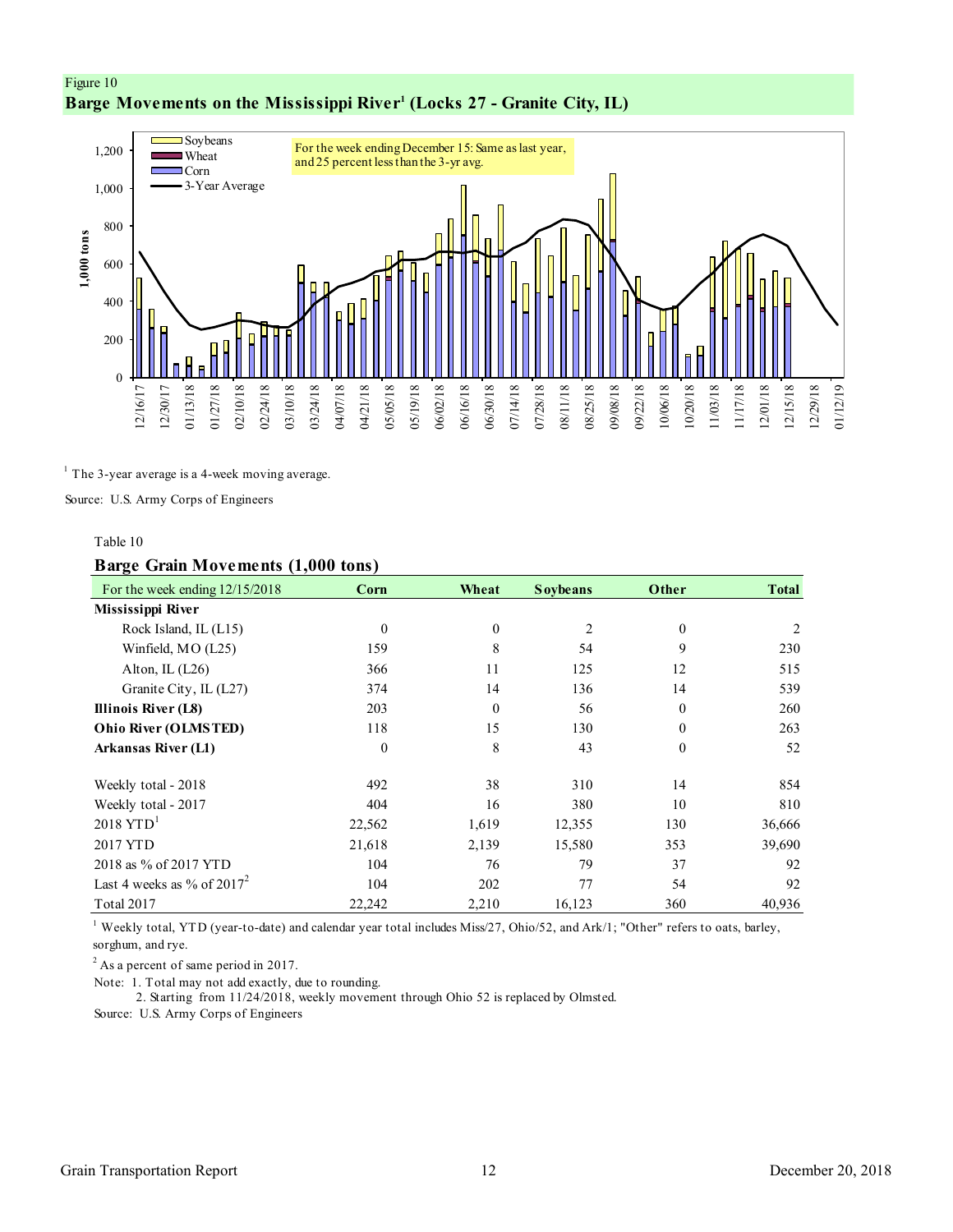#### <span id="page-12-0"></span>Figure 11 **Upbound Empty Barges Transiting Mississippi River Locks 27, Arkansas River Lock and Dam 1, and Ohio River Olmsted Locks and Dam**



Source: U.S. Army Corps of Engineers



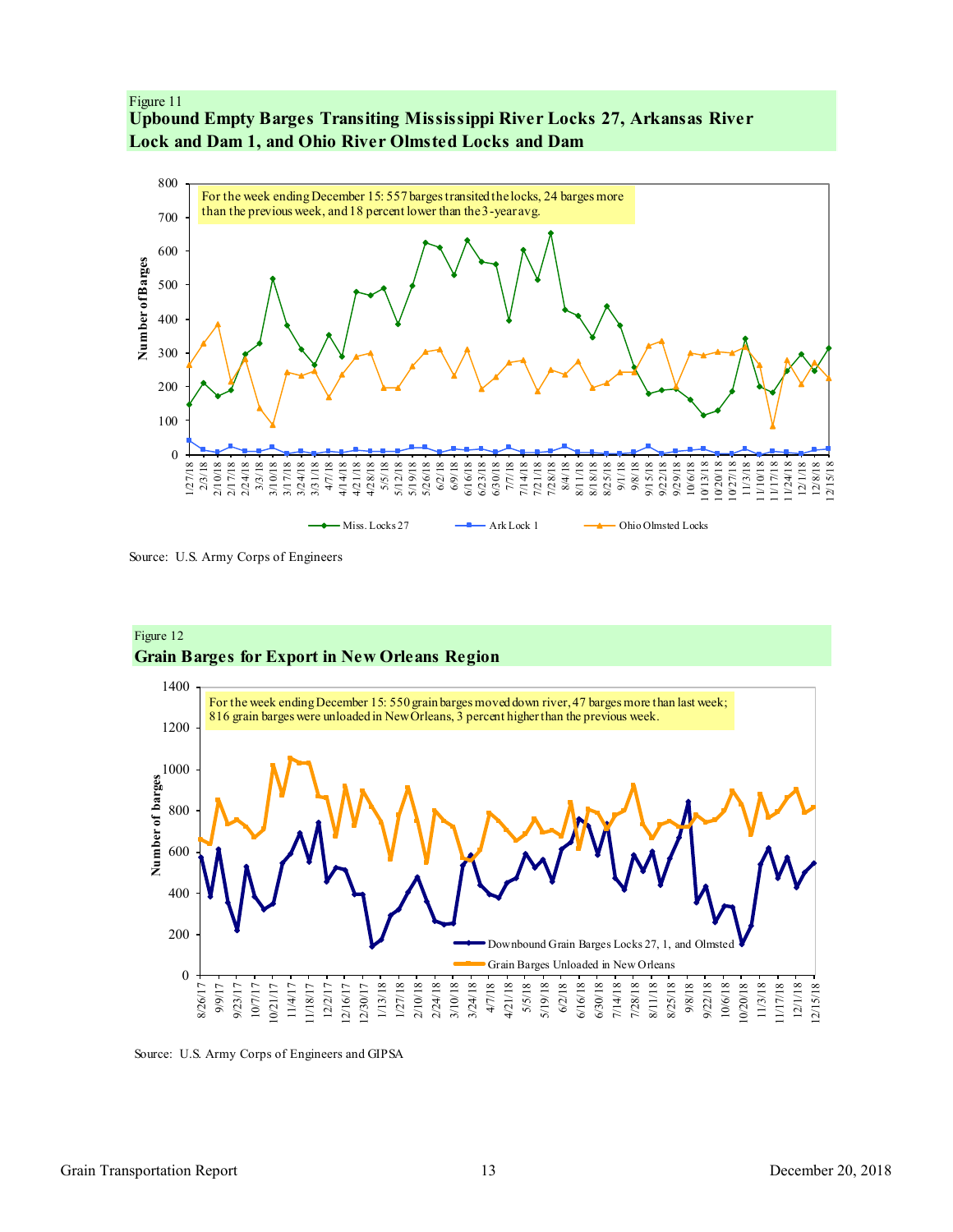<span id="page-13-0"></span>The **weekly diesel price** provides a proxy for trends in U.S. truck rates as diesel fuel is a significant expense for truck grain movements.

| Table 11                                                               |                            |       |          |          |  |  |  |  |
|------------------------------------------------------------------------|----------------------------|-------|----------|----------|--|--|--|--|
| Retail on-Highway Diesel Prices, Week Ending 12/17/2018 (US \$/gallon) |                            |       |          |          |  |  |  |  |
|                                                                        | <b>Change from</b>         |       |          |          |  |  |  |  |
| Region                                                                 | Location                   | Price | Week ago | Year ago |  |  |  |  |
| Ι                                                                      | East Coast                 | 3.165 | $-0.029$ | 0.268    |  |  |  |  |
|                                                                        | New England                | 3.276 | $-0.019$ | 0.352    |  |  |  |  |
|                                                                        | Central Atlantic           | 3.342 | $-0.026$ | 0.282    |  |  |  |  |
|                                                                        | Lower Atlantic             | 3.021 | $-0.032$ | 0.243    |  |  |  |  |
| $_{\rm II}$                                                            | Midwest                    | 3.018 | $-0.048$ | 0.165    |  |  |  |  |
| Ш                                                                      | Gulf Coast                 | 2.900 | $-0.034$ | 0.203    |  |  |  |  |
| IV                                                                     | Rocky Mountain             | 3.178 | $-0.061$ | 0.220    |  |  |  |  |
| $\mathbf{V}$                                                           | <b>West Coast</b>          | 3.604 | $-0.048$ | 0.277    |  |  |  |  |
|                                                                        | West Coast less California | 3.313 | $-0.044$ | 0.269    |  |  |  |  |
|                                                                        | California                 | 3.835 | $-0.052$ | 0.283    |  |  |  |  |
| Total                                                                  | U.S.                       | 3.121 | $-0.040$ | 0.220    |  |  |  |  |

<sup>1</sup>Diesel fuel prices include all taxes. Prices represent an average of all types of diesel fuel.

Source: Energy Information Administration/U.S. Department of Energy (www.eia.doe.gov)



Source: Retail On-Highway Diesel Prices, Energy Information Administration, Dept. of Energy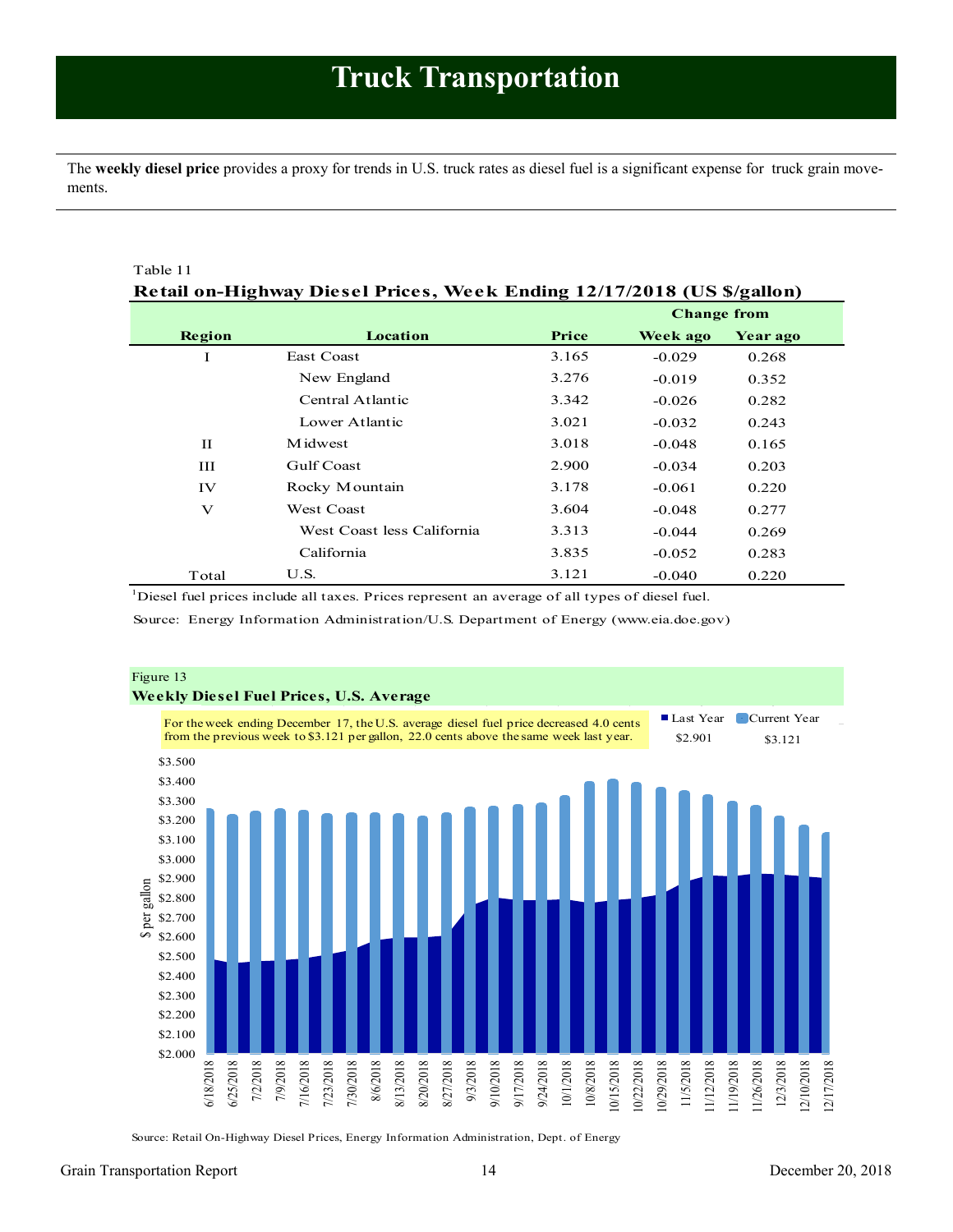#### <span id="page-14-1"></span><span id="page-14-0"></span>Table 12

**U.S. Export Balances and Cumulative Exports (1,000 metric tons)**

|                                                |            | Wheat      |            |            |            |           | Corn   | <b>Soybeans</b> | <b>Total</b> |
|------------------------------------------------|------------|------------|------------|------------|------------|-----------|--------|-----------------|--------------|
| For the week ending                            | <b>HRW</b> | <b>SRW</b> | <b>HRS</b> | <b>SWW</b> | <b>DUR</b> | All wheat |        |                 |              |
| <b>Export Balances</b> <sup>1</sup>            |            |            |            |            |            |           |        |                 |              |
| 12/6/2018                                      | 1,801      | 888        | 1,845      | 1,114      | 140        | 5,789     | 11,930 | 10,626          | 28,346       |
| This week year ago                             | 2,146      | 560        | 1,706      | 1,267      | 59         | 5,738     | 14,989 | 13,493          | 34,220       |
| Cumulative exports-marketing year <sup>2</sup> |            |            |            |            |            |           |        |                 |              |
| 2018/19 YTD                                    | 3,146      | 1,221      | 3,269      | 2,667      | 266        | 10,568    | 15,721 | 14,314          | 40,603       |
| 2017/18 YTD                                    | 5,024      | 1,112      | 3,227      | 2,764      | 211        | 12,337    | 8,777  | 24,161          | 45,276       |
| YTD 2018/19 as % of 2017/18                    | 63         | 110        | 101        | 97         | 126        | 86        | 179    | 59              | 90           |
| Last 4 wks as % of same period $2017/18$       | 72         | 137        | 108        | 90         | 254        | 95        | 79     | 83              | 83           |
| 2017/18 Total                                  | 9,150      | 2,343      | 5,689      | 4,854      | 384        | 22,419    | 57,209 | 56,214          | 135,842      |
| 2016/17 Total                                  | 11,096     | 2,285      | 7,923      | 4,254      | 484        | 26,042    | 41,864 | 51,156          | 119,062      |

<sup>1</sup> Current unshipped (outstanding) export sales to date

 $2$  Shipped export sales to date; new marketing year now in effect for corn, soybeans, and wheat

Note: YTD = year-to-date. Marketing Year: wheat =  $6/01-5/31$ , corn & soybeans =  $9/01-8/31$ 

Source: Foreign Agricultural Service/USDA (www.fas.usda.gov)

#### Table 13

**Top 5 Importers <sup>1</sup> of U.S. Corn**

| Table 13                                  |                                      |               |              |                      |
|-------------------------------------------|--------------------------------------|---------------|--------------|----------------------|
| Top 5 Importers <sup>1</sup> of U.S. Corn |                                      |               |              |                      |
| For the week ending 12/06/2018            | <b>Total Commitments<sup>2</sup></b> |               | % change     | Exports <sup>3</sup> |
|                                           | 2018/19                              | 2017/18       | current MY   | 3-year avg           |
|                                           | <b>Current MY</b>                    | Last MY       | from last MY | 2015-2017            |
|                                           |                                      | $-1.000$ mt - |              |                      |
| Mexico                                    | 8,730                                | 8,947         | (2)          | 13,691               |
| Japan                                     | 5,386                                | 3,952         | 36           | 11,247               |
| Korea                                     | 2,219                                | 1,015         | 119          | 4,754                |
| Colombia                                  | 1,699                                | 1,675         |              | 4,678                |
| Peru                                      | 1,235                                | 1,442         | (14)         | 2,975                |
| <b>Top 5 Importers</b>                    | 19,268                               | 17,031        | 13           | 37,344               |
| <b>Total US corn export sales</b>         | 27,651                               | 23,766        | 16           | 53,184               |
| % of Projected                            | 44%                                  | 38%           |              |                      |
| Change from prior week <sup>2</sup>       | 903                                  | 867           |              |                      |
| Top 5 importers' share of U.S. corn       |                                      |               |              |                      |
| export sales                              | 70%                                  | 72%           |              | 70%                  |
| <b>USDA</b> forecast, December 2018       | 62,341                               | 62,036        | $\mathbf{0}$ |                      |
| Corn Use for Ethanol USDA forecast,       |                                      |               |              |                      |
| December 2018                             | 142,240                              | 142,367       | (0)          |                      |

(n) indicates negative number.

<sup>1</sup>Based on FAS Marketing Year Ranking Reports for 2017/18 - www.fas.usda.gov; Marketing year (MY) = Sep 1 - Aug 31.

<sup>2</sup>Cumulative Exports (shipped) + Outstanding Sales (unshipped), FAS Weekly Export Sales Report, or Export Sales Query--

http://www.fas.usda.gov/esrquery/. Total commitments change (net sales) from prior week could include revisions from previous week's outstanding sales or accumulated sales.

3 FAS Marketing Year Ranking Reports - http://apps.fas.usda.gov/export-sales/myrkaug.htm; 3-yr average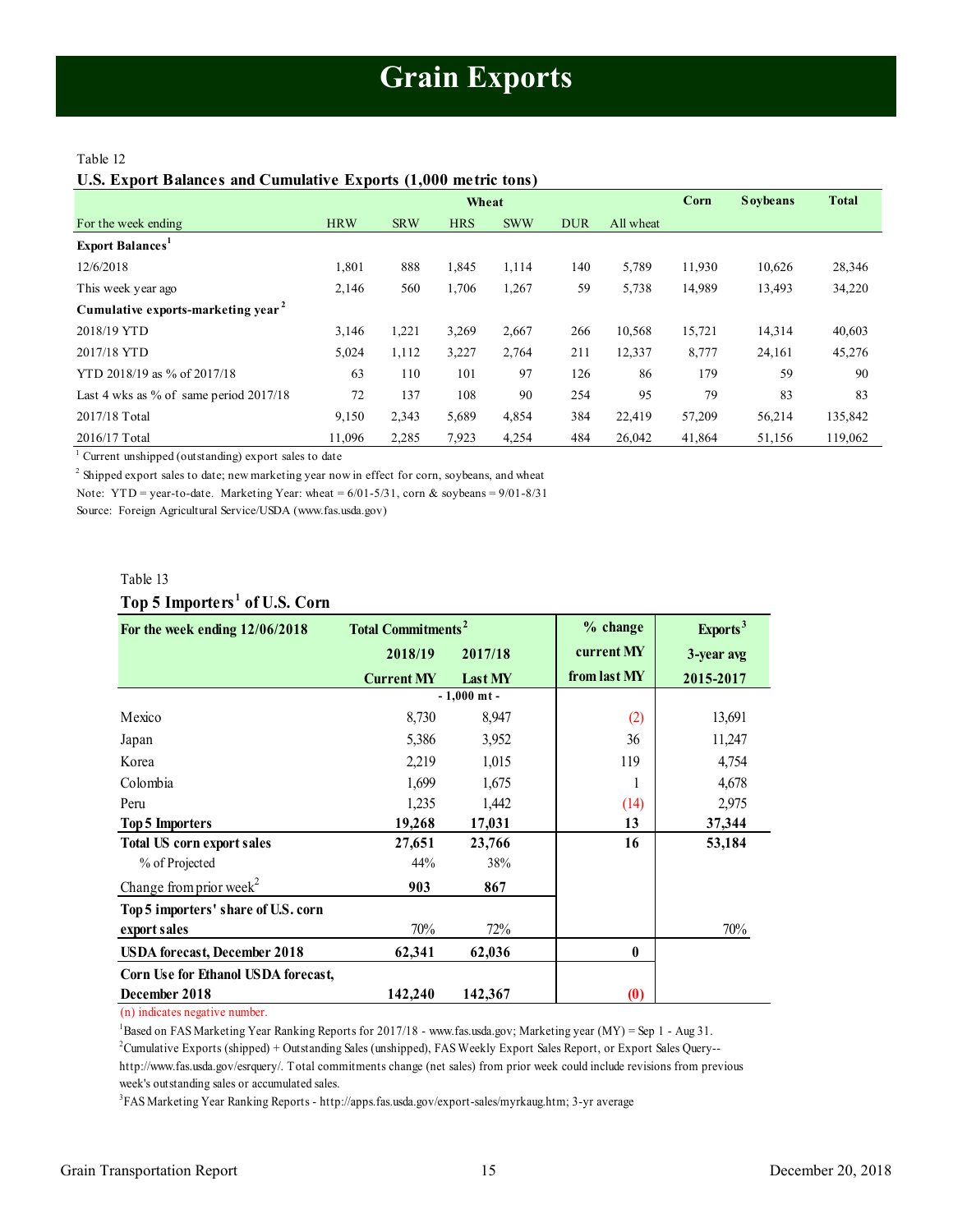#### Table 14

<span id="page-15-0"></span>

| Table 14                                      |                   |                                      |              |                      |
|-----------------------------------------------|-------------------|--------------------------------------|--------------|----------------------|
| Top 5 Importers <sup>1</sup> of U.S. Soybeans |                   |                                      |              |                      |
| For the week ending $12/06/2018$              |                   | <b>Total Commitments<sup>2</sup></b> | $%$ change   | Exports <sup>3</sup> |
|                                               | 2018/19           | 2017/18                              | current MY   | 3-yr avg.            |
|                                               | <b>Current MY</b> | Last MY                              | from last MY | 2015-2017            |
|                                               |                   | $-1,000$ mt -                        |              | $-1,000$ mt -        |
| China                                         | 524               | 21,529                               | (98)         | 31,228               |
| Mexico                                        | 3,420             | 1,924                                | 78           | 3,716                |
| Indonesia                                     | 833               | 713                                  | 17           | 2,250                |
| Japan                                         | 1,180             | 1,121                                | 5            | 2,145                |
| <b>Netherlands</b>                            | 1,131             | 586                                  | 93           | 2,209                |
| Top 5 importers                               | 7,087             | 25,874                               | (73)         | 41,549               |
| <b>Total US soybean export sales</b>          | 24,941            | 37,654                               | (34)         | 55,113               |
| % of Projected                                | 48%               | 65%                                  |              |                      |
| Change from prior week <sup>2</sup>           | 792               | 1,382                                |              |                      |
| Top 5 importers' share of U.S.                |                   |                                      |              |                      |
| soybean export sales                          | 28%               | 69%                                  |              | 75%                  |
| <b>USDA</b> forecast, December 2018           | 51,771            | 58,011                               | 89           |                      |
| (n) indicates negative number.                |                   |                                      |              |                      |

#### **Top 5 Importers <sup>1</sup> of U.S. Soybeans**

(n) indicates negative number.

<sup>1</sup>Bas ed o n FAS Marketing Year Ranking Repo rts fo r 2017/18 - www.fas .us da.go v; Marketing year (MY) = Sep 1 - Aug 31.

Cumulative Exports (shipped)+Outstanding Sales (unshipped), FAS Weekly Export Sales Report, or Export Sales Query-<br>http://www.fas.usda.gov/esrquery/. The total commitments change (net sales) from prior week could include r (n) indicates negative number.<br><sup>1</sup>Based on FAS Marketing Year Ranking Reports for 2017/18 - www.fas.usda.gov; Marketing year (MY) = Sep 1 - Aug 31.<br><sup>2</sup>Cumulative Exports (shipped) + Outstanding Sales (uns hipped), FAS Week (n) indicates negative number.<br>"Based on FAS Marketing Year Ranking Reports for 2017/18 - www.fas.usda.gov; Marketing year (MY) = Sep 1- Aug 31.<br><sup>2</sup>Cumulative Exports (shipped) +Outstanding Sales (unshipped), FAS Weekly Ex <sup>1</sup> Based on FAS Marketing Year Ranking Re<sup>3</sup><br>Cumulative Exports (shipped) + Outs tanding<br>http://www.fas.usda.gov/esrquery/. The total<br>outs tanding sales and/or accumulated sales

<sup>3</sup> FAS Marketing Year Final Reports - www.fas.usda.gov/export-sales/myfi\_rpt.htm. (Carryover plus Accumulated Exports)

#### Table 15

#### **Top 10 Importers <sup>1</sup> of All U.S. Wheat**

| Table 15                                        |                   |                                      |              |                      |  |  |  |
|-------------------------------------------------|-------------------|--------------------------------------|--------------|----------------------|--|--|--|
| Top 10 Importers <sup>1</sup> of All U.S. Wheat |                   |                                      |              |                      |  |  |  |
| For the week ending 12/06/2018                  |                   | <b>Total Commitments<sup>2</sup></b> | % change     | Exports <sup>3</sup> |  |  |  |
|                                                 | 2018/19           | 2017/18                              | current MY   | 3-yr avg             |  |  |  |
|                                                 | <b>Current MY</b> | Last MY                              | from last MY | 2015-2017            |  |  |  |
|                                                 | $-1,000$ mt -     |                                      |              | $-1,000$ mt -        |  |  |  |
| Mexico                                          | 2,003             | 2,205                                | (9)          | 2,781                |  |  |  |
| Japan                                           | 1,949             | 2,006                                | (3)          | 2,649                |  |  |  |
| Philippines                                     | 2,269             | 2,070                                | 10           | 2,441                |  |  |  |
| Korea                                           | 1,104             | 1,224                                | (10)         | 1,257                |  |  |  |
| Nigeria                                         | 840               | 809                                  | 4            | 1,254                |  |  |  |
| Indonesia                                       | 626               | 856                                  | (27)         | 1,076                |  |  |  |
| Taiwan                                          | 702               | 852                                  | (18)         | 1,066                |  |  |  |
| China                                           | $\theta$          | 782                                  | (100)        | 944                  |  |  |  |
| Colombia                                        | 427               | 221                                  | 93           | 714                  |  |  |  |
| Thailand                                        | 754               | 537                                  | 40           | 618                  |  |  |  |
| Top 10 importers                                | 10,673            | 11,561                               | (8)          | 14,800               |  |  |  |
| <b>Total US wheat export sales</b>              | 16,357            | 18,075                               | (10)         | 22,869               |  |  |  |
| % of Projected                                  | 60%               | 74%                                  |              |                      |  |  |  |
| Change from prior week <sup>2</sup>             | 754               | 589                                  |              |                      |  |  |  |
| Top 10 importers' share of U.S.                 |                   |                                      |              |                      |  |  |  |
| wheat export sales                              | 65%               | 64%                                  |              | 65%                  |  |  |  |
| <b>USDA</b> forecast, December 2018             | 27,248            | 24,550                               | 11           |                      |  |  |  |

(n) indicates negative number.

<sup>1</sup> Based on FAS Marketing Year Ranking Reports for 2017/18 - www.fas.usda.gov; Marketing year = Jun 1 - May 31.

2 Cumulative Exports (shipped) + Outstanding Sales (unshipped), FAS Weekly Export Sales Report, or Export Sales Query--

outstanding and/or accumulated sales http://www.fas.usda.gov/esrquery/. Total commitments change (net sales) from prior week could include revisions from the previous week's

<sup>3</sup> FAS Marketing Year Final Reports - www.fas.usda.gov/export-sales/myfi\_rpt.htm.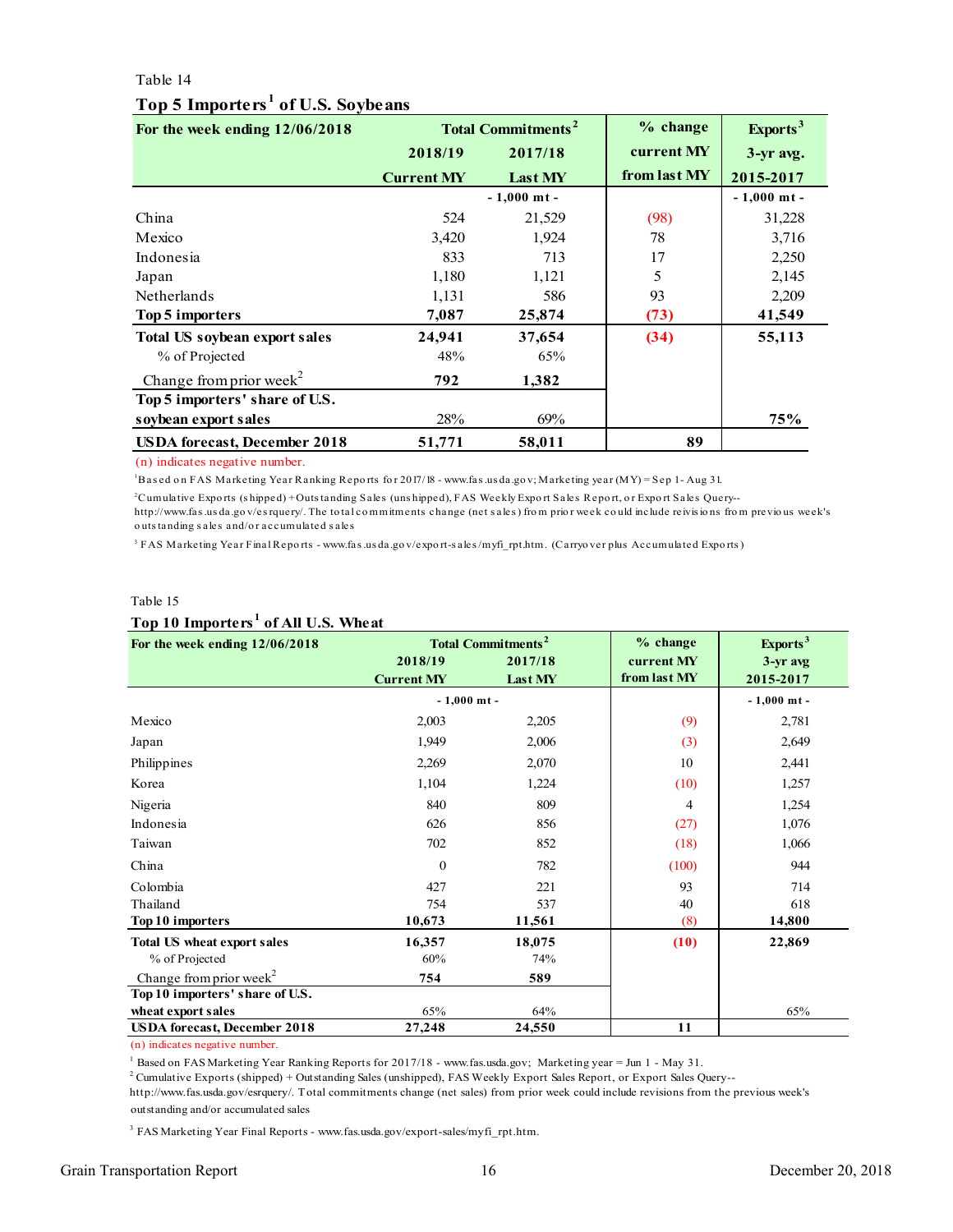# <span id="page-16-0"></span>**Grain Inspections for Export by U.S. Port Region (1,000 metric tons)**

|                          | For the Week Ending                                                                                                                | <b>Previous</b>  | <b>Current Week</b> |           |           | 2018 YTD as   |                               | Last 4-weeks as % of: |             |
|--------------------------|------------------------------------------------------------------------------------------------------------------------------------|------------------|---------------------|-----------|-----------|---------------|-------------------------------|-----------------------|-------------|
| <b>Port Regions</b>      | 12/13/18                                                                                                                           | Week*            | as % of Previous    | 2018 YTD* | 2017 YTD* | % of 2017 YTD | <b>Last Year</b>              | Prior 3-yr. avg.      | 2017 Total* |
| <b>Pacific Northwest</b> |                                                                                                                                    |                  |                     |           |           |               |                               |                       |             |
| Wheat                    | 389                                                                                                                                | 286              | 136                 | 12,685    | 14,332    | 89            | 99                            | 133                   | 14,805      |
| Com                      | 272                                                                                                                                | 179              | 152                 | 19,381    | 10,480    | 185           | 536                           | 318                   | 10,928      |
| Soybeans                 | 83                                                                                                                                 | 135              | 61                  | 7,719     | 12,704    | 61            | $10\,$                        | $11\,$                | 13,246      |
| <b>Total</b>             | 744                                                                                                                                | 600              | 124                 | 39,785    | 37,517    | 106           | 73                            | 80                    | 38,978      |
| <b>Mississippi Gulf</b>  |                                                                                                                                    |                  |                     |           |           |               |                               |                       |             |
| Wheat                    | 97                                                                                                                                 | 64               | 152                 | 3,764     | 4,122     | 91            | 143                           | 115                   | 4,198       |
| Com                      | 466                                                                                                                                | 541              | 86                  | 32,717    | 28,083    | 117           | 131                           | 126                   | 28,690      |
| Soybeans                 | 794                                                                                                                                | 621              | 128                 | 26,987    | 31,280    | $86\,$        | 82                            | 72                    | 32,911      |
| <b>Total</b>             | 1,357                                                                                                                              | 1,225            | 111                 | 63,468    | 63,485    | 100           | 98                            | 88                    | 65,800      |
| <b>Texas Gulf</b>        |                                                                                                                                    |                  |                     |           |           |               |                               |                       |             |
| Wheat                    | 146                                                                                                                                | $\boldsymbol{0}$ | n/a                 | 3,001     | 6,143     | 49            | 103                           | 76                    | 6,354       |
| Com                      | $\boldsymbol{0}$                                                                                                                   | 29               | $\boldsymbol{0}$    | 730       | 733       | 100           | 87                            | $44$                  | 733         |
| Soybeans                 | $\boldsymbol{0}$                                                                                                                   | $\boldsymbol{0}$ | n/a                 | 69        | 292       | $23\,$        | $\boldsymbol{0}$              | $\boldsymbol{0}$      | 292         |
| <b>Total</b>             | 146                                                                                                                                | 29               | 506                 | 3,800     | 7,168     | 53            | 79                            | 50                    | 7,379       |
| <b>Interior</b>          |                                                                                                                                    |                  |                     |           |           |               |                               |                       |             |
| Wheat                    | 39                                                                                                                                 | $60\,$           | 64                  | 1,586     | 1,676     | 95            | 119                           | 151                   | 1,727       |
| Com                      | 131                                                                                                                                | 112              | 117                 | 8,437     | 8,532     | 99            | 88                            | 111                   | 8,758       |
| Soybeans                 | 94                                                                                                                                 | 104              | $91$                | 6,516     | 5,308     | 123           | 97                            | 115                   | 5,508       |
| <b>Total</b>             | 264                                                                                                                                | 277              | 95                  | 16,539    | 15,516    | 107           | 94                            | 117                   | 15,993      |
| <b>Great Lakes</b>       |                                                                                                                                    |                  |                     |           |           |               |                               |                       |             |
| Wheat                    | 48                                                                                                                                 | 63               | 77                  | 872       | 686       | 127           | 162                           | 134                   | 711         |
| Com                      | $\boldsymbol{0}$                                                                                                                   | $\boldsymbol{0}$ | n/a                 | 404       | 192       | 210           | $\begin{matrix} \end{matrix}$ | $\boldsymbol{0}$      | 192         |
| Soybeans                 | $\boldsymbol{0}$                                                                                                                   | $20\,$           | $\boldsymbol{0}$    | 1,172     | 847       | 138           | 200                           | 121                   | 890         |
| <b>Total</b>             | 48                                                                                                                                 | 82               | 58                  | 2,448     | 1,724     | 142           | 176                           | 116                   | 1,793       |
| <b>Atlantic</b>          |                                                                                                                                    |                  |                     |           |           |               |                               |                       |             |
| Wheat                    | 0                                                                                                                                  | 0                | n/a                 | 69        | 46        | 149           | $\boldsymbol{0}$              | 0                     | 46          |
| Com                      | 0                                                                                                                                  | $\pmb{0}$        | n/a                 | 133       | 32        | 412           | 101                           | 241                   | 32          |
| Soybeans                 | 55                                                                                                                                 | 52               | 106                 | 1,992     | 1,867     | 107           | 85                            | 73                    | 2,001       |
| <b>Total</b>             | 55                                                                                                                                 | 52               | 106                 | 2,194     | 1,946     | 113           | 85                            | $71\,$                | 2,079       |
| U.S. total from ports*   |                                                                                                                                    |                  |                     |           |           |               |                               |                       |             |
| Wheat                    | 718                                                                                                                                | 473              | 152                 | 21,977    | 27,005    | 81            | 109                           | 119                   | 27,841      |
| Com                      | 869                                                                                                                                | 861              | 101                 | 61,803    | 48,052    | 129           | 154                           | 147                   | 49,333      |
| Soybeans                 | 1,026                                                                                                                              | 931              | 110                 | 44,454    | 52,298    | 85            | 62                            | 57                    | 54,847      |
| <b>Total</b>             | 2,613                                                                                                                              | 2,265            | 115                 | 128,234   | 127,355   | 101           | 90                            | 87                    | 132,021     |
|                          | *Data includes revisions from prior weeks; some regional totals may not add exactly due to rounding.                               |                  |                     |           |           |               |                               |                       |             |
|                          | Source: Grain Inspection, Packers and Stockyards Administration/USDA (www.gipsa.usda.gov); YTD= year-to-date; n/a = not applicable |                  |                     |           |           |               |                               |                       |             |

The United States exports approximately one-quarter of the grain it produces. On average, this includes nearly 45 percent of U.S.-grown wheat, 50 percent of U.S.-grown soybeans, and 20 percent of the U.S.-grown corn. Approximately 55 percent of the U.S. export grain ship-<br>ments departed through the U.S. Gulf region in 2017.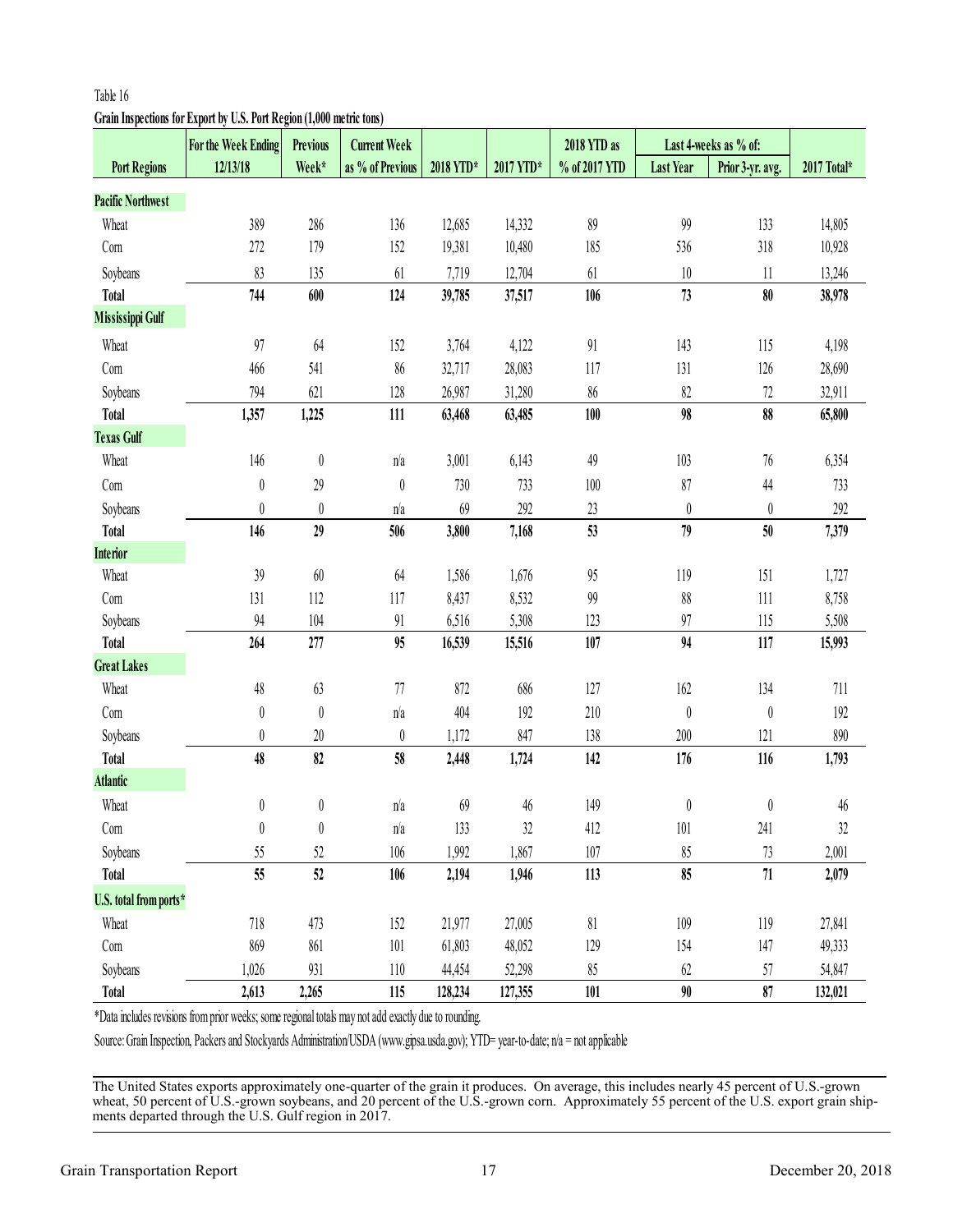

#### **U.S. grain inspected for export (wheat, corn, and soybeans)**

Figure 14

Figure 15

Source: Grain Inspection, Packers and Stockyards Administration/USDA (www.gipsa.usda.gov) Note: 3-year average consists of 4-week running average



Source: Grain Inspection, Packers and Stockyards Administration/USDA (www.gipsa.usda.gov)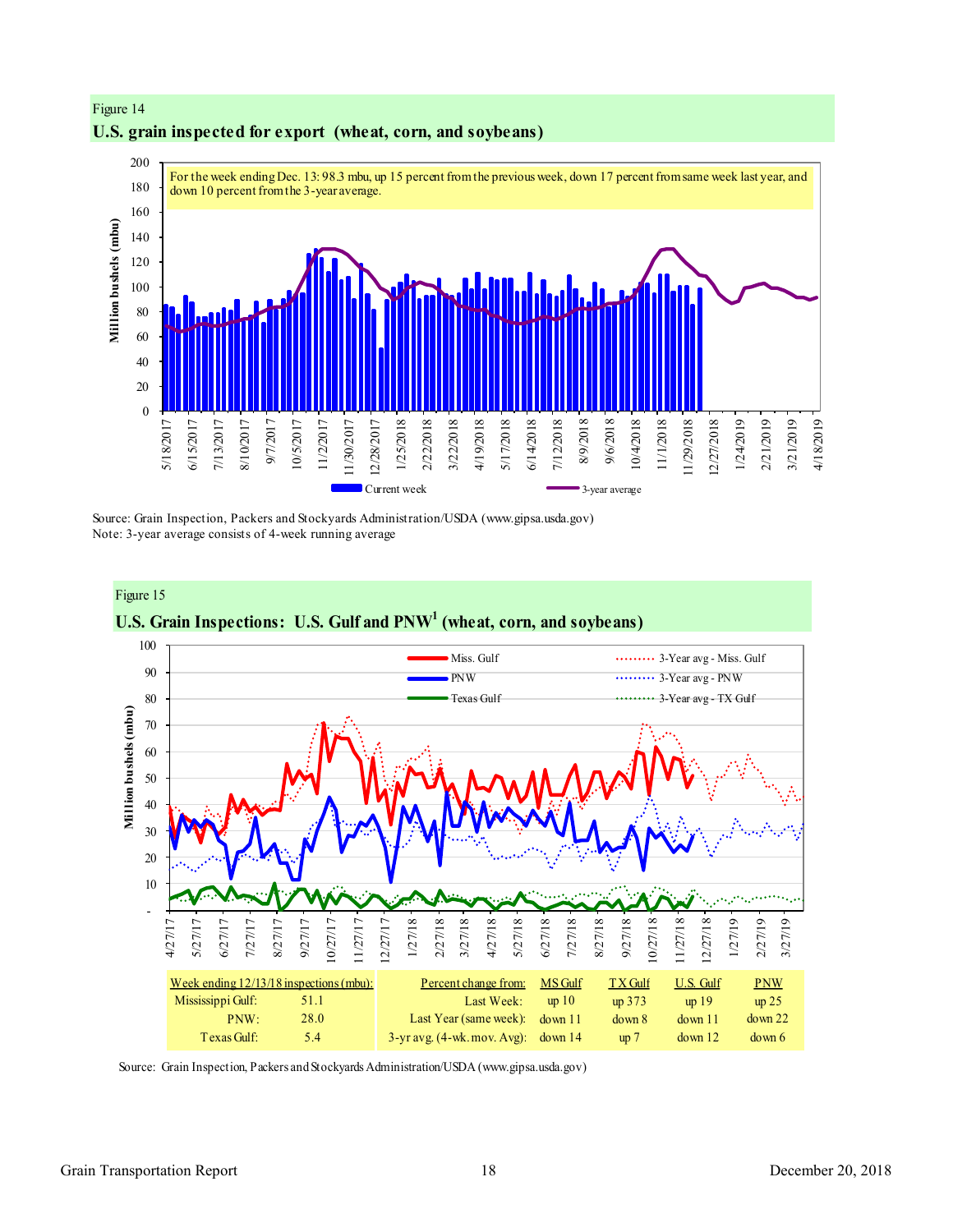#### <span id="page-18-1"></span><span id="page-18-0"></span>Table 17

#### **Weekly Port Region Grain Ocean Vessel Activity (number of vessels)**

|              |         |           |            | Pacific          |
|--------------|---------|-----------|------------|------------------|
|              |         | Gulf      |            | <b>Northwest</b> |
|              |         | Loaded    | Due next   |                  |
| Date         | In port | $7$ -days | $10$ -days | In port          |
| 12/13/2018   | 23      | 33        | 66         | 15               |
| 12/6/2018    | 26      | 31        | 64         | 18               |
| $2017$ range | (25.66) | (28.54)   | (3787)     | (5.44)           |
| 2017 avg.    | 46      | 38        | 56         | 20               |

Source: Transportation & Marketing Programs/AMS/USDA



#### Figure 16 **U.S. Gulf Vessel Loading Activity**

Source:Transportation & Marketing Program/AMS/USDA <sup>1</sup>U.S. Gulfincludes Mississippi, Texas, and East Gulf.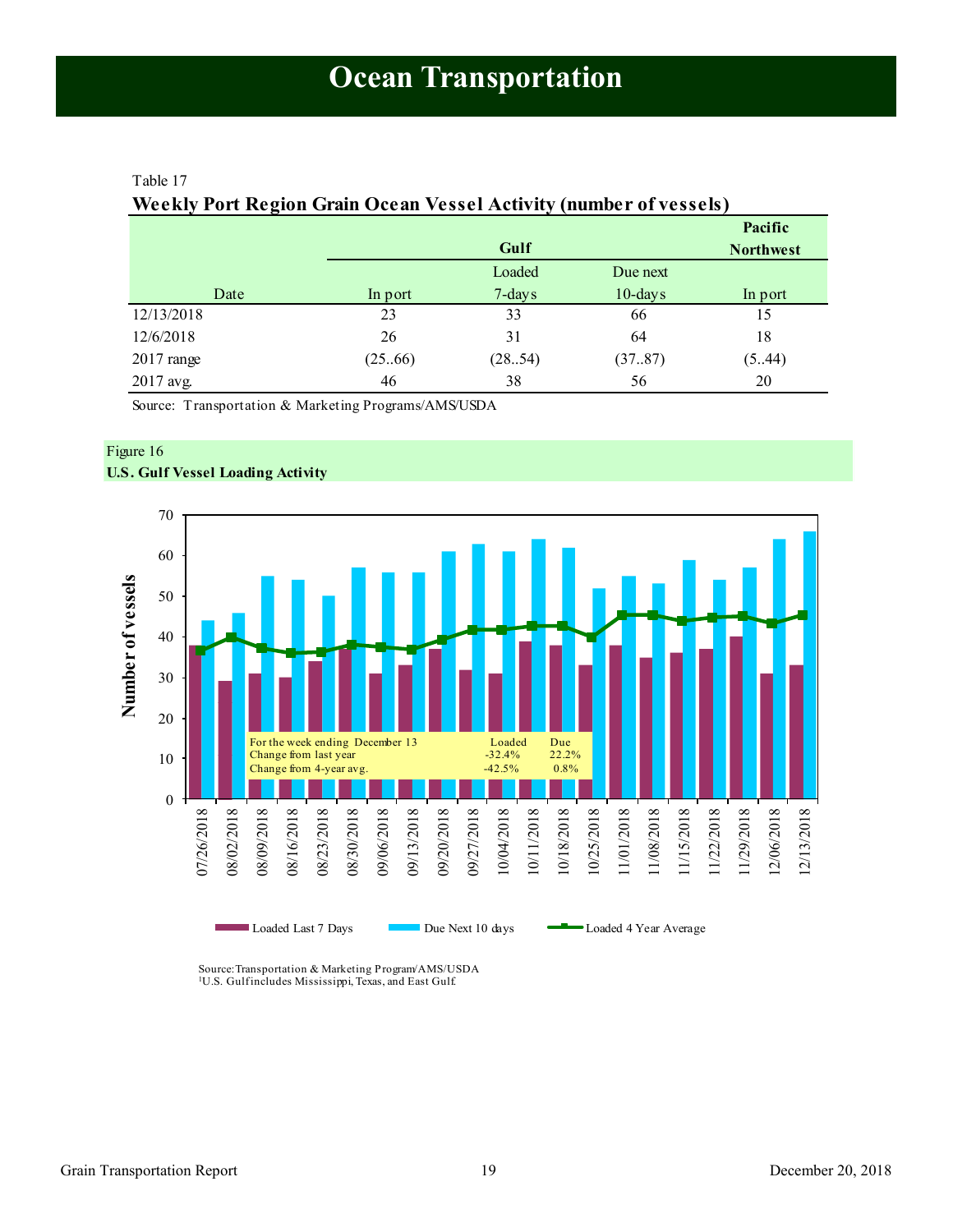#### Figure 17 **Grain Vessel Rates, U.S. to Japan**



Data Source: O'Neil Commodity Consulting

#### Table 18

#### **Ocean Freight Rates For Selected Shipments, Week Ending 12/15/2018**

| <b>Export</b> | <b>Import</b> | Grain        | Loading       | <b>Volume loads</b> | <b>Freight rate</b> |
|---------------|---------------|--------------|---------------|---------------------|---------------------|
| region        | region        | types        | date          | (metric tons)       | (US \$/metric ton)  |
| U.S. Gulf     | Djibouti      | Wheat        | Dec 27/Jan 7  | 9,800               | $113.11*$           |
| U.S. Gulf     | Pt. Sudan     | Sorghum      | Dec 7/17      | 30,430              | 71.88*              |
| U.S. Gulf     | Djibouti      | Wheat        | Nov 2/12      | 21,470              | 85.44*              |
| U.S. Gulf     | Diibouti      | Wheat        | Oct 1/15      | 25,340              | $77.65*$            |
| U.S. Gulf     | Honduras      | Soybean Meal | Oct 1/10      | 12,500              | 85.00*              |
| <b>PNW</b>    | Taiwan        | Heavy Grain  | Sep 15/Oct 31 | 63,000              | 25.00               |
| <b>Brazil</b> | China         | Heavy Grain  | Dec 15/20     | 60,000              | 37.50               |
| <b>Brazil</b> | China         | Heavy Grain  | Dec $1/10$    | 60,000              | 36.25               |
| <b>Brazil</b> | China         | Heavy Grain  | Nov 20/30     | 60,000              | 38.00               |
| <b>Brazil</b> | China         | Heavy Grain  | Nov $1/10$    | 60,000              | 34.00               |
| <b>Brazil</b> | China         | Heavy Grain  | Oct $5/15$    | 60,000              | 33.75               |
| <b>Brazil</b> | China         | Heavy Grain  | Sep $25/30$   | 60,000              | 34.50               |
| <b>Brazil</b> | China         | Heavy Grain  | Sep $10/20$   | 60,000              | 35.75               |
| <b>Brazil</b> | China         | Heavy Grain  | Aug $21/30$   | 60,000              | 36.00               |
| <b>Brazil</b> | China         | Heavy Grain  | Aug $18/28$   | 60,000              | 36.00               |
| <b>Brazil</b> | M alay sia    | Heavy Grain  | Aug 17/24     | 65,000              | 31.00               |
| <b>Brazil</b> | S.Korea       | Heavy Grain  | Nov $5/10$    | 66,000              | 43.00               |

Rates shown are per metric ton (2,204.62 lbs. = 1 metric ton), F.O.B., except where otherwise indicated; op = option

\* 50 percent of food aid from the United States is required to be shipped on U.S.-flag vessels.

Source: Maritime Research Inc. (www.maritime-research.com)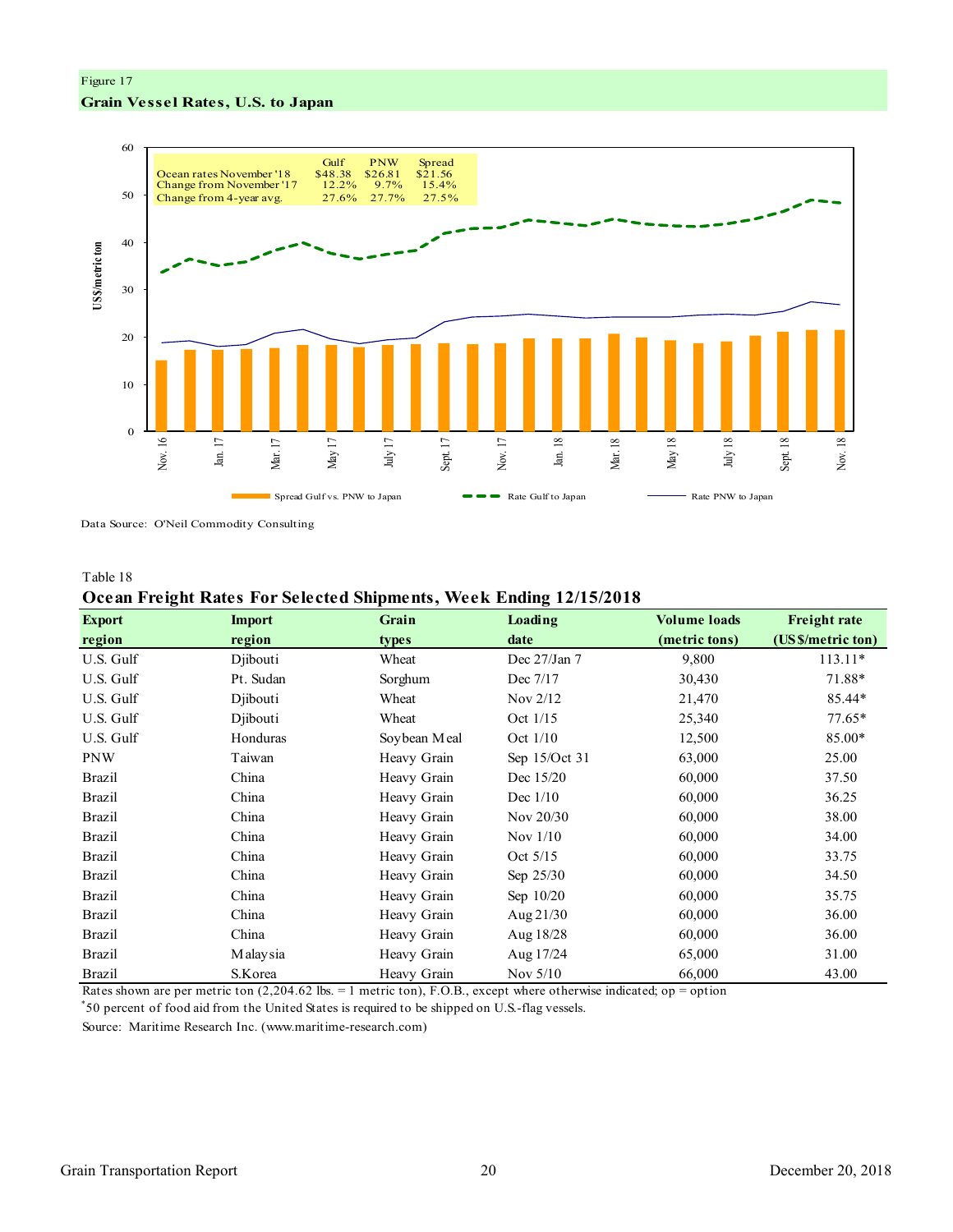In 2017, containers were used to transport 7 percent of total U.S. waterborne grain exports. Approximately 62 percent of U.S. waterborne grain exports in 2017 went to Asia, of which 10 percent were moved in containers. Approximately 93 percent of U.S. waterborne containerized grain exports were destined for Asia.



Service (PIERS) data

Note: The following Harmonized Tariff Codes are used to calculate containerized grains movements: 100190, 100200, 100300, 100400, 100590, 100700, 110100, 230310, 110220, 110290, 120100, 230210, 230990, 230330, and 120810.

#### Figure 19 **Monthly Shipments of Containerized Grain to Asia**



Source: USDA/Agricultural Marketing Service/Transportation Services Division analysis of Port Import Export Reporting Service (PIERS) data. Note: The following Harmonized Tariff Codes are used to calculate containerized grains movements: 100190, 100200, 100300, 100400, 100590, 100700, 110100, 110220, 110290, 120100, 120810, 230210, 230310, 230330, and 230990.